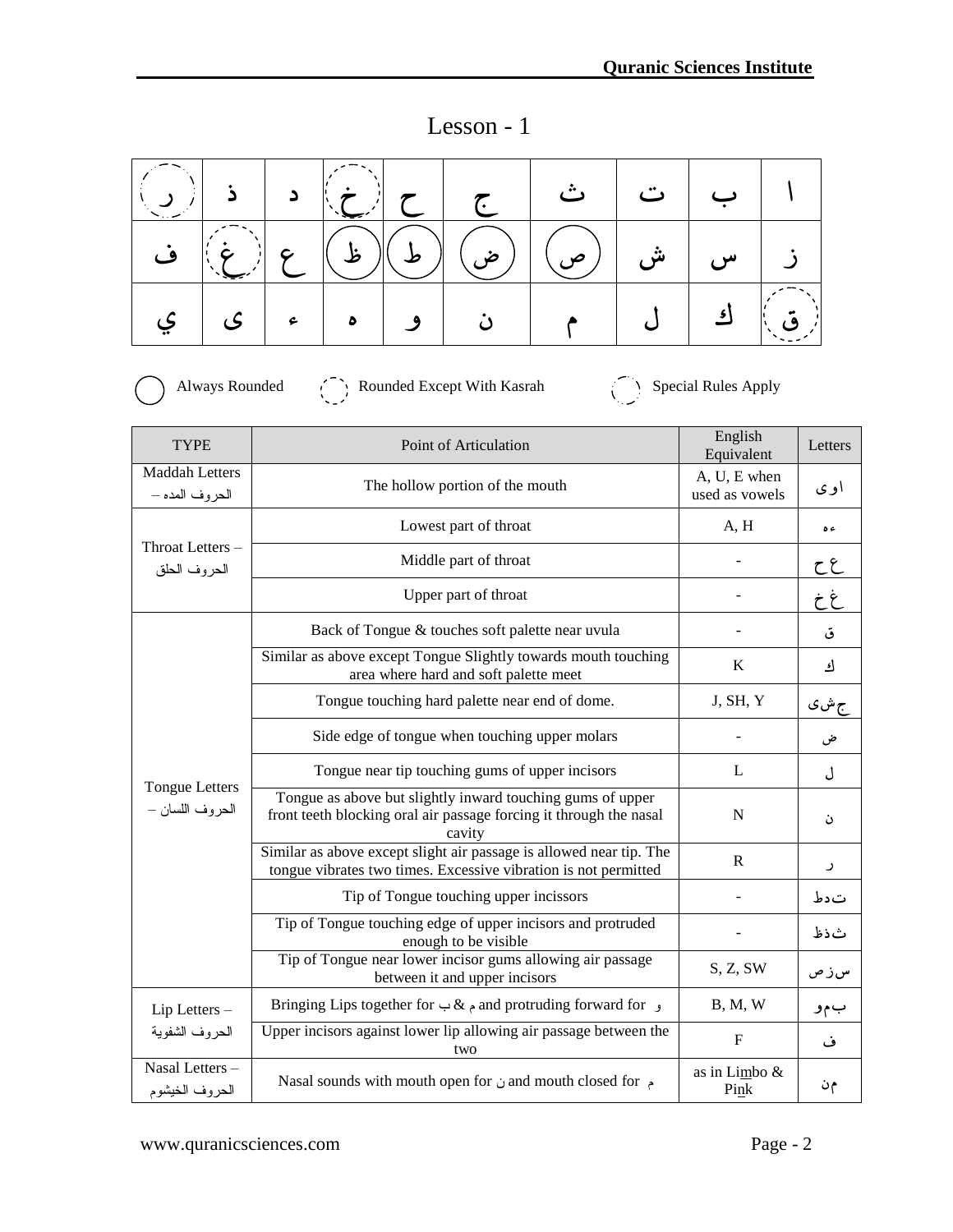ا لا ا با ل ل لج | بلب ؾ كب كت كا بكت تكث ب | ت | ث | ن | ي | با نا تا يا ثا بس يس نص تض فظ ثج تح نخ يح بج مب مي من مت ش ادى ايى كى ادى اشى نبل | تنل | بيل | كيتل | ثثل | نبن بنن ا تين ا ثثن ا ح خ | حث | خب | جت | تحت | يجب بخت | ة | م | بة | يه | ته نة | مب | ما | مس | د ذ | جد | خذ | ر | ز | جر خز | ر | ز | تز | س كان في التي ين التي ين التي ين التي ين التي ين التي ين التي ين التي ين التي ين التي ين التي ين التي ين التي ين<br>كان التي ين التي ين التي ين التي ين التي ين التي ين التي ين التي ين التي ين التي ين التي ين التي ين التي ين<br>كا

ش سل شل ص ض ط

Lesson -2

Page 2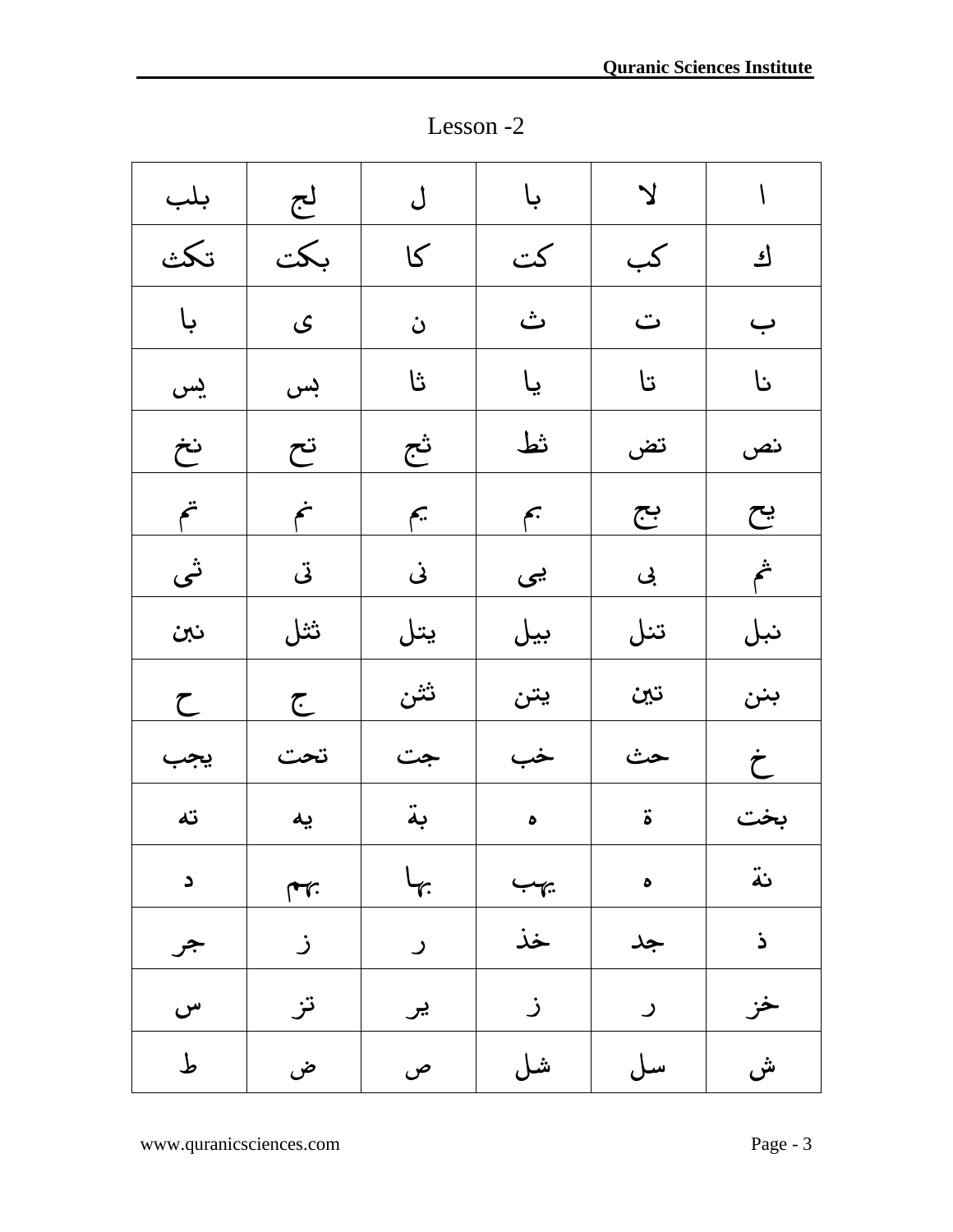| × |  |
|---|--|

| ع   | ظا  | ضا | طب  | صب  | ظ   |
|-----|-----|----|-----|-----|-----|
| بعد | يغ  | غر | عز  | ع.  |     |
| فو  | قل  | 9  | ق   | ف   | تغذ |
| حم  |     | یف | يفر | نقر | قو  |
|     | سئل | ئ  | أؤ  | تمت |     |

- 1. Fathah is the slanted dash above the letter such as ى ب
- 2. Kasrah is the slanted dash below the letter such as بً
- 3. Dummah is the comma above the letter such as  $\stackrel{\bullet}{\longleftrightarrow}$
- 4. Letters غ خ and ق are rounded except with Kasrah
- 5. Letters ص ض ط and ظ are always rounded
- 6. Rest of the Letters are pronounced in a flat manner
- 7. Shaded Letters are rounded The rounded letters are كظ ضغط خص
- 8. Letter Raa ر with Fathah or Dammah is rounded. Other rules apply to this letter and will be studied later  $\begin{array}{l} \text{Lesson} - 3 \ \text{ash above the letter such as} \ \Leftrightarrow \ \text{ash below the letter such as} \ \Leftrightarrow \ \text{a above the letter such as} \ \Leftrightarrow \ \text{rounded except with Kasrah} \ \text{are always rounded} \ \text{pronounced in a flat manner} \ \text{nodeed The rounded letters are} \ \text{abs} \ \text{ach or Dammah is rounded. Other rules apply to this le} \ \text{Lesson} - 3\text{A (Vowels} - \text{Fathah}) \end{array}$

#### Lesson – 3A (Vowels – Fathah)

|  |  |  |  | فَاعَ الْمَعْ الْمَعْ الْقَالِحَ الشَّى            |  |
|--|--|--|--|----------------------------------------------------|--|
|  |  |  |  | ىَ   مَن   لَ   نَ   رَ   مَا   دَ   تَ   مَن   سَ |  |
|  |  |  |  | زَ   غَا ذَ   ثَ   فَ   وَ   بَ                    |  |

#### Lesson – 3B (Vowels – Kasrah)

|  |  | ] ع   ع   غ   قِ   كِ   يَ   شِ |  |  |
|--|--|---------------------------------|--|--|
|  |  |                                 |  |  |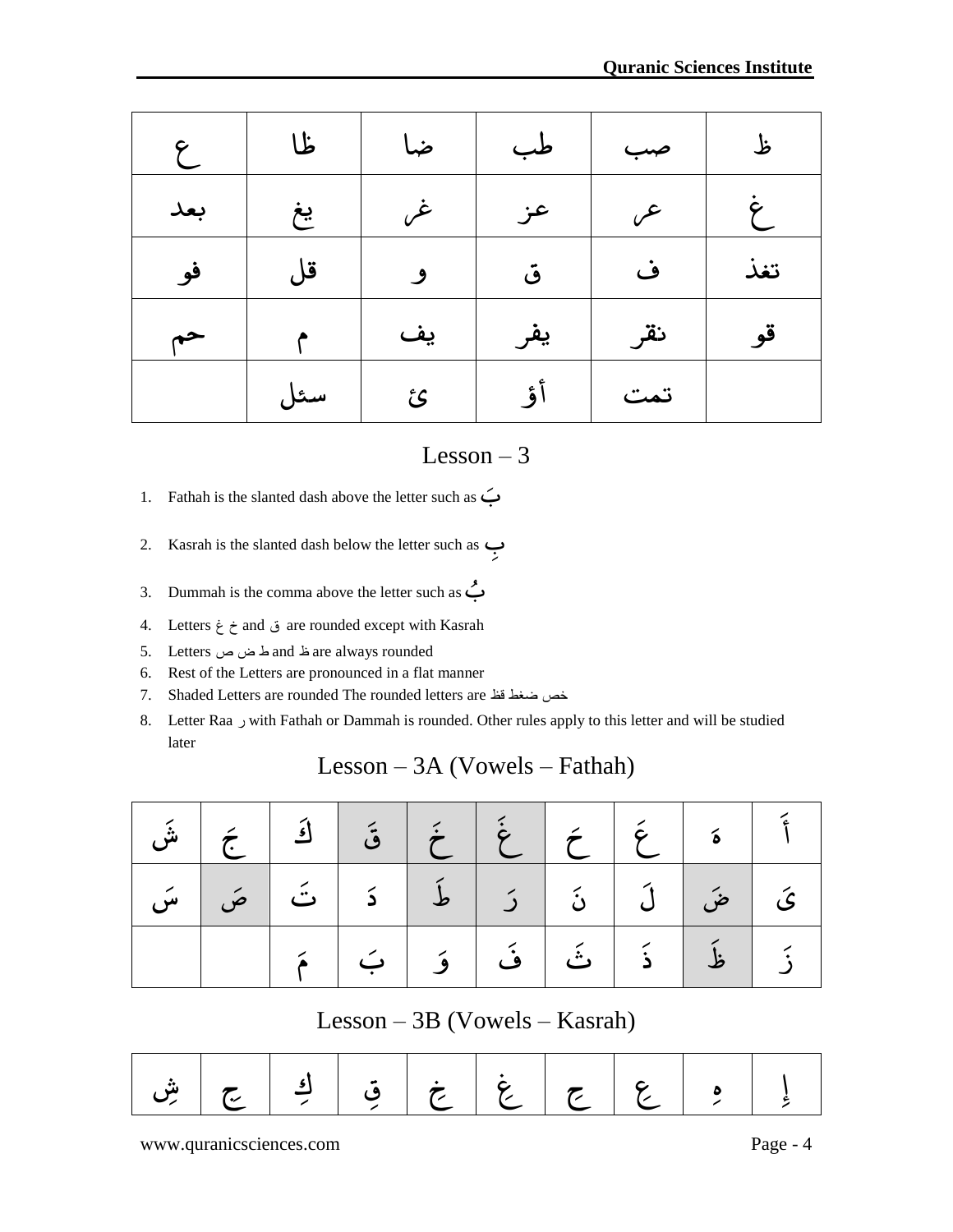Page 4

|  |  |  |  | ي   ضِ   لِي   نِ   رِ   طِ   دِ   تِ   صِ   سِ <sub> </sub> |
|--|--|--|--|--------------------------------------------------------------|
|  |  |  |  | زِ   ظِ   ذِ   ثِ   فِ   وِ   بِ   مِ                        |

## Lesson – 3C (Vowels – Dummah)

| و<br>ىش |  | $\left \begin{array}{c c} \star \ \star \end{array}\right  \left \begin{array}{c c} \star \ \star \end{array}\right  \left \begin{array}{c c} \star \ \star \end{array}\right  \left \begin{array}{c c} \star \ \star \end{array}\right  \left \begin{array}{c c} \star \ \star \end{array}\right  \left \begin{array}{c c} \star \ \star \end{array}\right $ |  |  |                                                   |  |
|---------|--|---------------------------------------------------------------------------------------------------------------------------------------------------------------------------------------------------------------------------------------------------------------------------------------------------------------------------------------------------------------|--|--|---------------------------------------------------|--|
|         |  |                                                                                                                                                                                                                                                                                                                                                               |  |  | ىُ   مِنْ   نُ   نُ   نُ   مُ   نُ   مُ   مُ   سُ |  |
|         |  |                                                                                                                                                                                                                                                                                                                                                               |  |  | دُ إِنَّهُ إِنَّ أَنَّ أَوْ إِنَّ فَ              |  |

# Lesson – 3 (Vowels – Mixed)

|                                |                  | مُ               | بے                   | ۇ                    | ئی                    | ثَ                   | ۮؘ                                  | $\frac{1}{2}$   | بر<br>ز                |  |  |
|--------------------------------|------------------|------------------|----------------------|----------------------|-----------------------|----------------------|-------------------------------------|-----------------|------------------------|--|--|
| Lesson $-3$ (Vowels $-$ Mixed) |                  |                  |                      |                      |                       |                      |                                     |                 |                        |  |  |
| $\acute{\tau}$                 | $\sum_{k=1}^{k}$ | عمل              | $\acute{\epsilon}$   | و<br>م               | $\frac{1}{2}$         | $\acute{\mathbf{o}}$ | و<br>أ                              | $\int$          | $\tilde{\mathfrak{f}}$ |  |  |
| قي                             | ة                | $\sum_{i=1}^{k}$ |                      | $\acute{\hat{\tau}}$ | $\ddot{\dot{\sigma}}$ | خ<br>مخ              | $\begin{matrix} 2 \ 3 \end{matrix}$ | $\sum^{\prime}$ | て                      |  |  |
| و<br>ش                         | ۺٚ               | ۺؘ               | $\sum_{k=1}^{k}$     | جح                   | $\acute{\epsilon}$    | ا<br>ک               | <u>اء</u>                           | أفح             | و<br>ق                 |  |  |
| نۡ                             | ڵؙ               | ڸ                | <u>لَ</u>            | ضم                   | ضِ                    | ضَ                   | ئ                                   | ې               | ىَ                     |  |  |
| $\frac{1}{\sqrt{2}}$           | دَ               | ءِ<br>ط          | طِ                   | لمأ                  | ر<br>ر                | $\overline{2}$       | رَ                                  | نُ              | ڹ                      |  |  |
| و<br>س                         | سِ               | سَ               | مر                   | ص                    | صَ                    | و<br>ت               | ټ                                   | تَ              | ۮ                      |  |  |
| .<br>ٺَ                        | و<br>ذ           | ذِ               | $\tilde{\mathbf{b}}$ | و<br>ظ               | ظِ                    | ظَ                   | و<br>ز                              | ڹ               | <u>د</u>               |  |  |
| ب                              | بَ               | ۇ                | و                    | ۇ                    | بر<br>ف               | ڣ                    | ئی                                  | و<br>ٺُ         | ݑ                      |  |  |
|                                |                  |                  | مُ                   | مم                   | $\tilde{\mathbf{f}}$  | بے                   |                                     |                 |                        |  |  |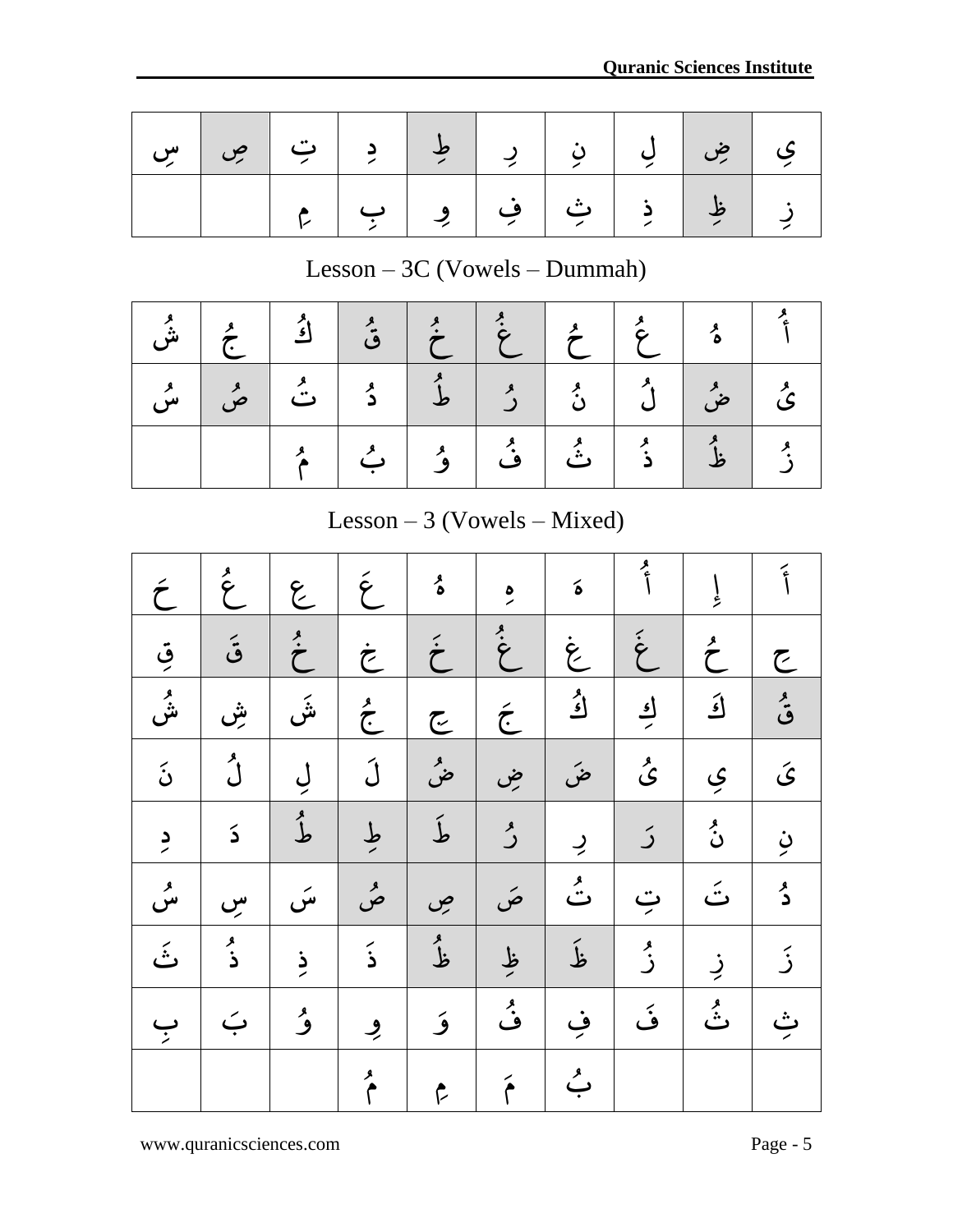#### Lesson  $-4$

#### Tanween – Fathatain, Kasratain and Dammatain

- 1. Fathatain is the slanted double dash symbol above the letter such as ب ن
- 2. Kasratain is the slanted double dash symbol below the letter such as ب و
- 3. Dummatain is the double comma symbol above the letter such as ب ه
- 4. Letters غ خ and ق are rounded except with Kasrah
- 5. Letters ص ض ط and ظ are always rounded
- 6. Rest of the Letters are pronounced in a flat manner
- 7. Shaded Letters are rounded The rounded letters are كظ ضغط خص
- 8. Letter Raa ر with Fathah or Dammah is rounded. Other rules apply to this letter and will be studied later

| later |                                   |                                   |  |  |                 | 7 T L V         |  |   |  |  |  |  |  |
|-------|-----------------------------------|-----------------------------------|--|--|-----------------|-----------------|--|---|--|--|--|--|--|
|       | Lesson – 4A (Tanween - Fathatain) |                                   |  |  |                 |                 |  |   |  |  |  |  |  |
|       |                                   |                                   |  |  |                 |                 |  | ة |  |  |  |  |  |
|       |                                   |                                   |  |  | $\tilde{\zeta}$ | $\tilde{\cdot}$ |  |   |  |  |  |  |  |
|       |                                   |                                   |  |  |                 |                 |  |   |  |  |  |  |  |
|       |                                   | Lesson – 4B (Tanween - Kasratain) |  |  |                 |                 |  |   |  |  |  |  |  |

### Lesson – 4A (Tanween - Fathatain)

Lesson – 4B (Tanween - Kasratain)

|  |  |  |  | ي   صِّ   رِن   رِن   مَّا دِ   تِ   صِ   سِ |  |
|--|--|--|--|----------------------------------------------|--|
|  |  |  |  | زِ   ظٍ   ذِ   ثِ   فِ   وِ   بِ   مِ        |  |

Lesson – 4C (Tanween - Dummatain)

| " |  |  |  |  |  |
|---|--|--|--|--|--|
|---|--|--|--|--|--|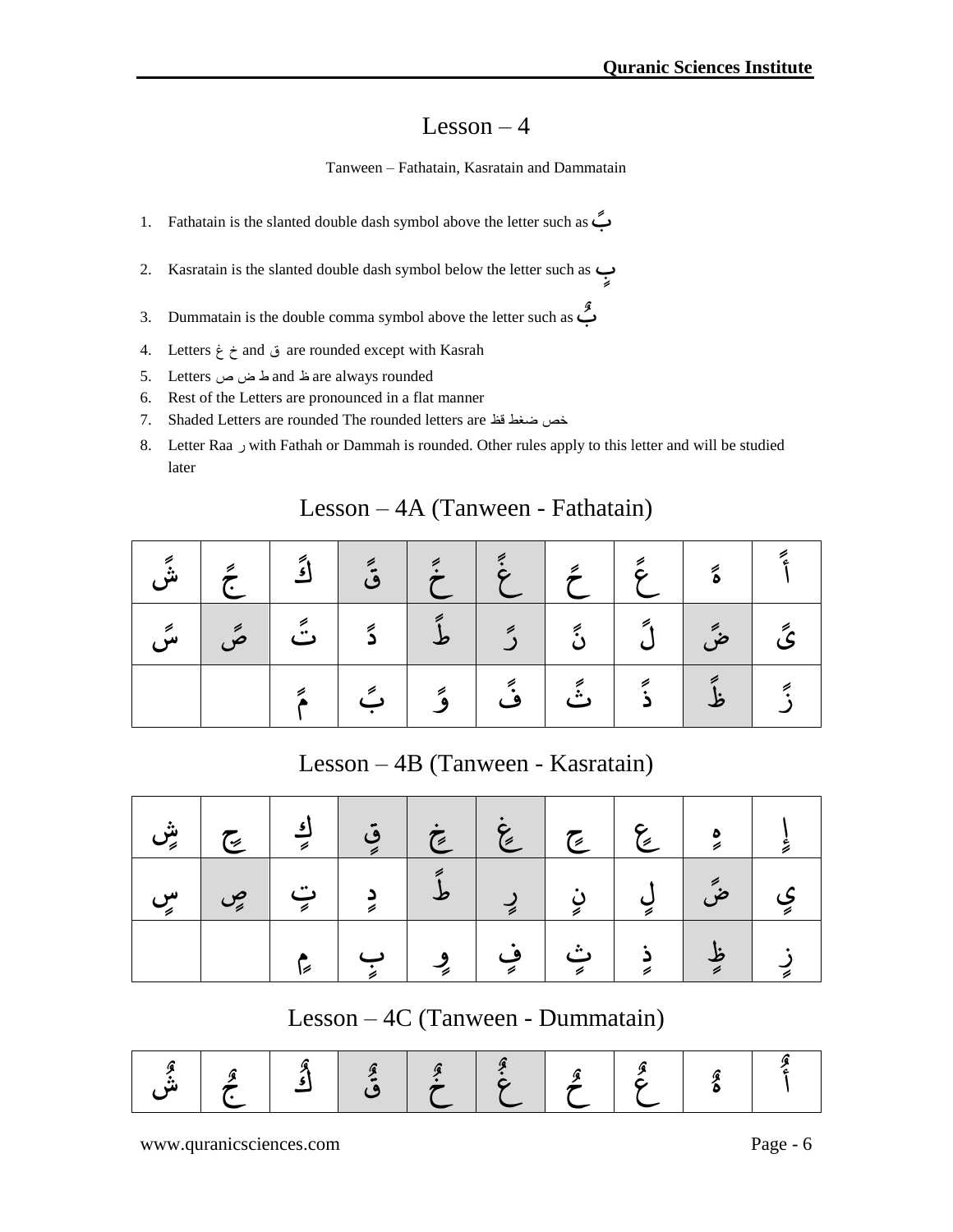Page 6

| ا فل<br>س |  |     | $\mathbf{r}$ | $\begin{array}{c c c c c c} \hline \text{S} & \text{S} & \text{S} \\\hline \text{S} & \text{S} & \text{S} \end{array}$ |              |                   | $\begin{array}{ c c } \hline \mathbf{c} & \mathbf{c} \ \hline \mathbf{c} & \mathbf{c} \end{array}$ |  |
|-----------|--|-----|--------------|------------------------------------------------------------------------------------------------------------------------|--------------|-------------------|----------------------------------------------------------------------------------------------------|--|
|           |  | ا گ | ا گُ         | فٌ                                                                                                                     | ا ھي۔<br>ڏئي | $\ddot{\epsilon}$ |                                                                                                    |  |

**Quarantee Institute Institute Institute Institute Institute Institute Institute Institute Institute Institute** 

## Lesson – 4D (Tanween - Mixed)

| فَا              | ۇ               | ڕ                | ۇا        | بگِ                     | ب<br>چ           | ڳا                  | مم                 | $\zeta$        | ماً                    |
|------------------|-----------------|------------------|-----------|-------------------------|------------------|---------------------|--------------------|----------------|------------------------|
| ظ                | ظًا             | ۮؚ               | ذٍ        | ڎؘۨؠ                    | و<br>ٽُ          | ث<br>چ              | ڗۘ۫                | ڨٛ             | ڣۣ                     |
| و<br>ص           | صٍ              | صًا              | و<br>س    | سٍ                      | سًا              | و<br>ز              | زٍ                 | ڒٙا            | ه<br>ظ                 |
| $\overline{5}$   | أهلم            | ط                | طًا       | $\widehat{\mathbf{z}}$  | $\frac{1}{2}$    | دًى                 | $\frac{2}{3}$      | $\ddot{\circ}$ | $\tilde{\ddot{\cdot}}$ |
| ضٍ               | ضًا             | می<br>ل          | ڸ         | $\overline{\mathsf{Y}}$ | م<br>ن           | نٍ                  | ێؘ                 | هر<br>گ        | رٍ                     |
| $\sum_{i=1}^{3}$ | جح              | گجا              | و<br>ش    | ۺۣٚ                     | شًا              | چ<br>گ              | ي                  | ڲ۪ٳ            | ضح                     |
| ۼًا              | $\tilde{\cdot}$ | خ                | ځا        | قىقى                    | قي               | ۊ۫ۜٳ                | بھر<br>اگ          | اءِ<br>پ       | گا                     |
| $\frac{1}{2}$    | هًا             | $\sum_{i=1}^{3}$ | لمج<br>مح | ئما                     | $\sum_{i=1}^{3}$ | جح                  | ݣَ                 | الهنما         | نچ<br>پچ               |
|                  |                 |                  |           | $\frac{2}{3}$           | ءِ               | $\widetilde{\zeta}$ | $\frac{1}{\delta}$ |                |                        |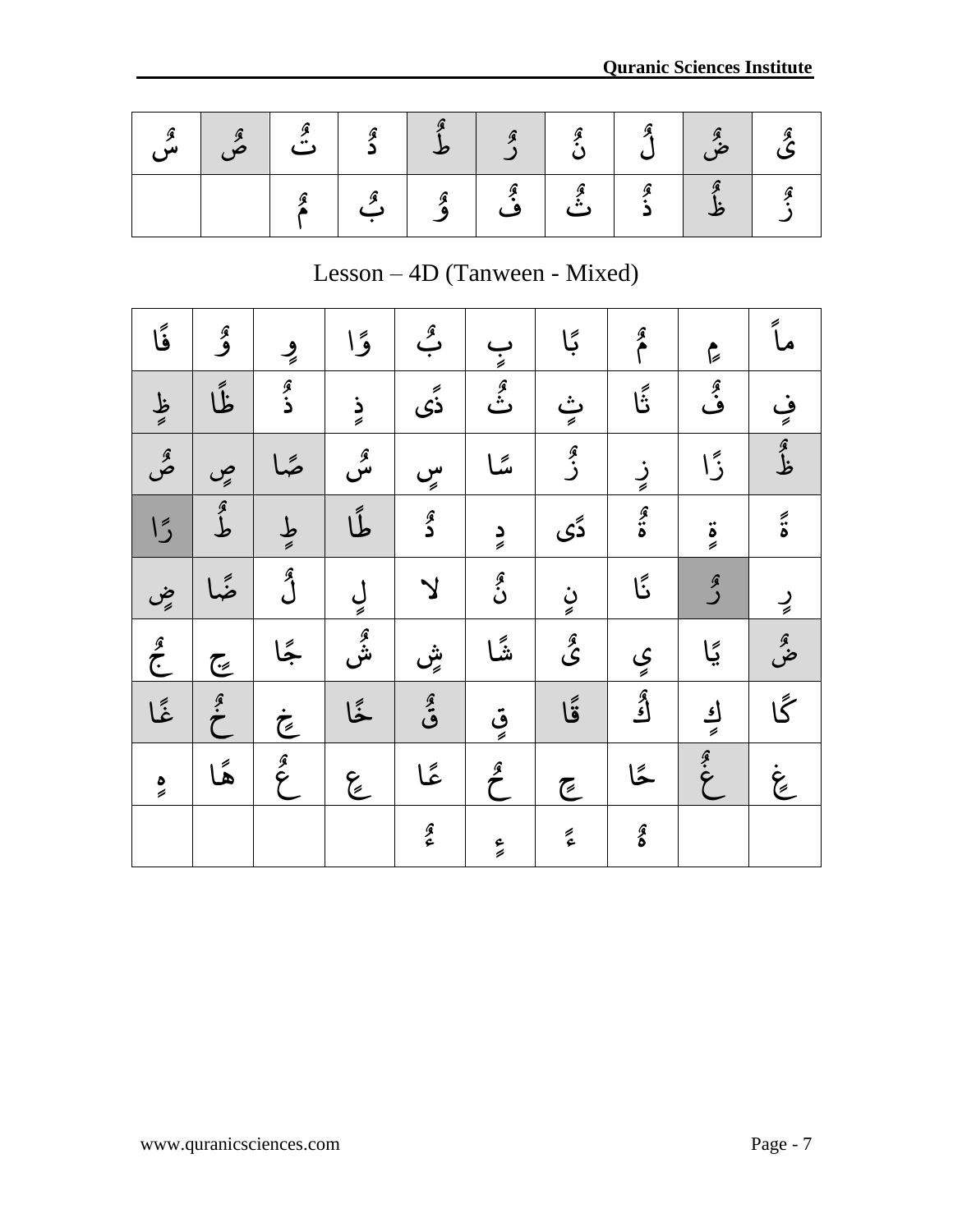#### $Lesson - 5$

- 1. Timing Each letter is pronounced the length of One Harakah
- 2. Be careful about preserving the Tafkheem (Roundedness) and Tarqeeq (Flatness/Thinness) quality of letters
- 3. Exercise: Fill each empty box with an "O" or "-" to indicate roundedness or flatness of the corresponding letter of the word immediately above.

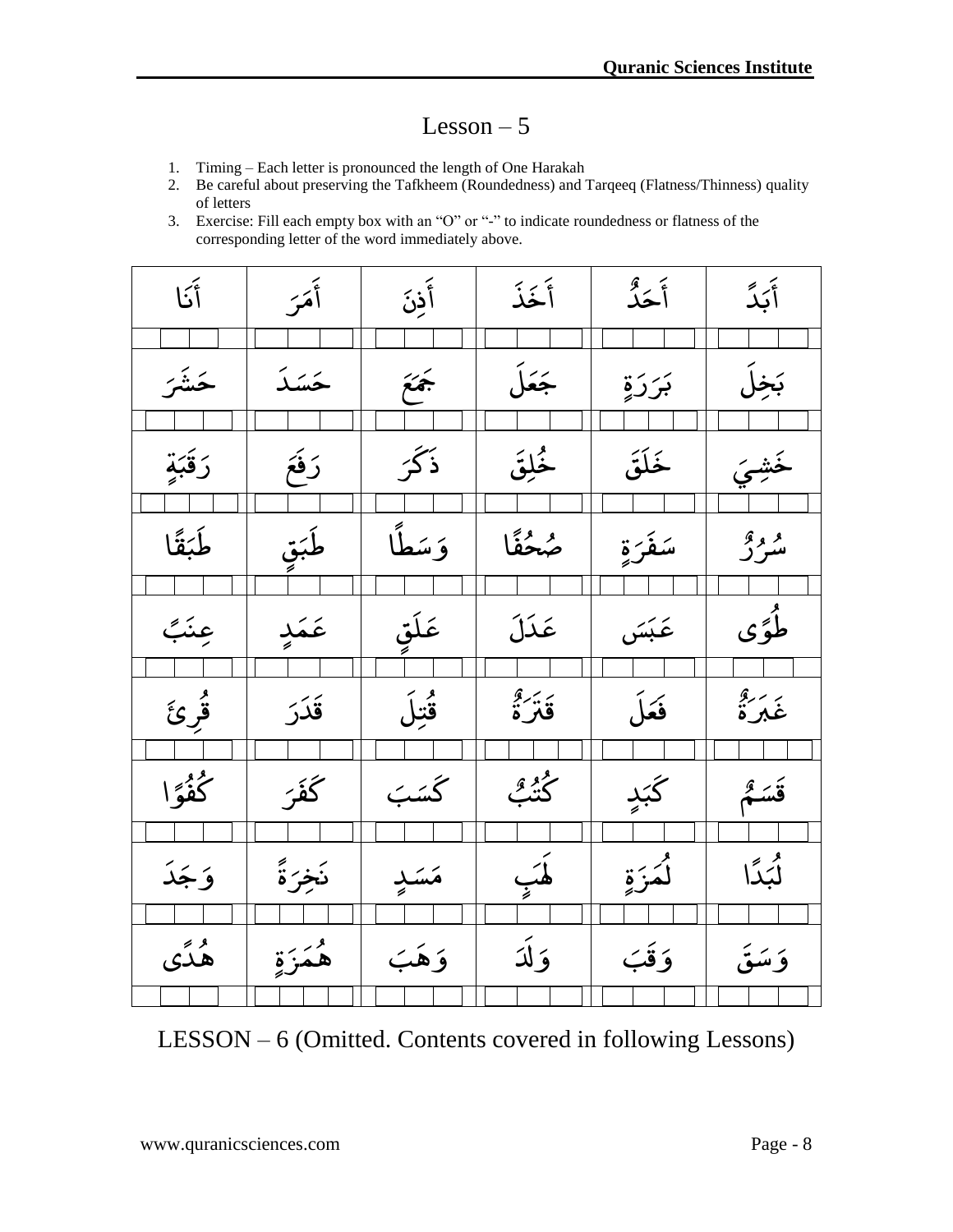# Lesson - 7 (Huroof – ul – Maddah الندى حروف(

- 1. Letters that cause Madd or prolongation to happen are  $\ell$  and  $\mathcal{L}$
- 2. Whenever a letter with Fathah on top is followed by an Alif  $(1)$  then the length of its recitation is prolonged from one harakah to two such as in اَة
- 3. Whenever a letter with Dammah on top is followd by a Wow Saakin then the length of its recitation is prolonged from one harakah to two such as in ۠واُة
- 4. Whenever a letter with Kasrah below is followd by a Yaa Saakin then the length of its recitation is prolonged from one harakah to two such as in ْ ىِة

| $\frac{2}{3}$                      | くく | خَا | خا              | تَا     | تَا |    |  |  |  |
|------------------------------------|----|-----|-----------------|---------|-----|----|--|--|--|
|                                    |    | کا  | Á               | فَا     | ظ   |    |  |  |  |
| ځا                                 | ضً |     | $\ddot{\Sigma}$ | یڈ ا    | ذَا | كا |  |  |  |
| ؤ ا                                | ئا |     |                 |         | قا  | خ  |  |  |  |
| Lesson - 7B (Wow as Maddah Letter) |    |     |                 |         |     |    |  |  |  |
| ر                                  |    |     |                 | و<br>نو | ؿؘ  |    |  |  |  |

#### Lesson – 7A (Alif as Maddah Letter)

|  | بُواْ أَ تُواْ أَ ثُواْ   خُواْ   خُواْ   رُواْ   زُواْ |  |             |  |
|--|---------------------------------------------------------|--|-------------|--|
|  | طُواْ ظُواْ فُواْ هُواْ يُواْ أَوْ جُواْ                |  |             |  |
|  | دُواْ   ذُواْ   سُواْ   شُواْ   صُواْ   ضُواْ   عُواْ   |  |             |  |
|  | كُواْ   نُواْ   مُواْ   مُواْ   وُواْ                   |  | غُواْ قُواْ |  |

#### Lesson – 7C (Yaa as Maddah Letter)

|  | بِی   بِی   شِی   جِی   جِی   رِی   زِی |  |  |
|--|-----------------------------------------|--|--|
|  |                                         |  |  |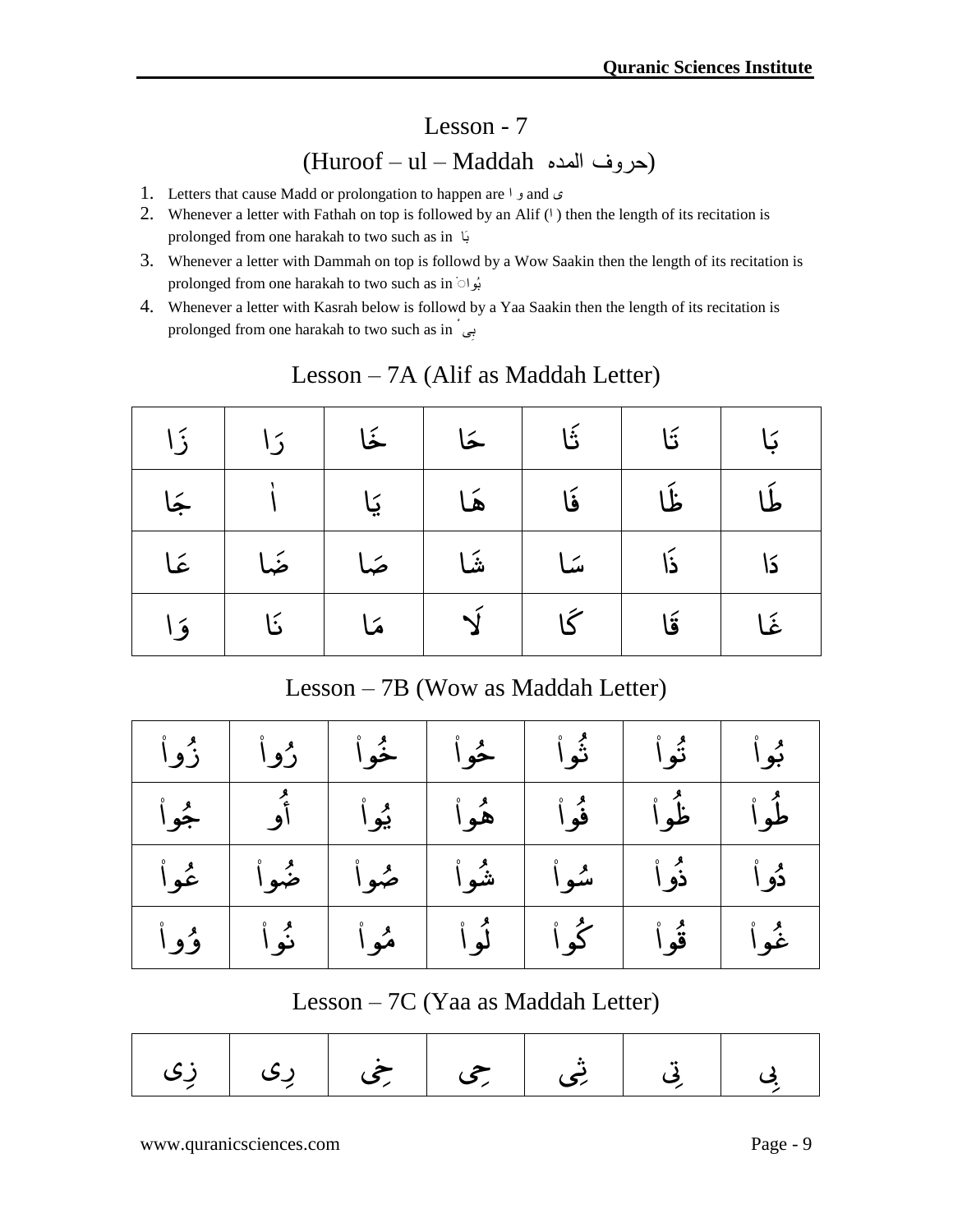Page 9

|  | طِی طِی فِی اِ بِی اِئِ جِی             |  |  |
|--|-----------------------------------------|--|--|
|  | دِی   ذِی   سِی   شِی   صِی   ضِی   عِی |  |  |
|  | غِی   قِی   کِی   لِی   مِی   نِی   وِی |  |  |

Lesson – 7D (Maddah Letters - Mixed)

| تِی | تُواْ         | $\mathfrak{t}$         | بِی       | بوأ     | بَا        |
|-----|---------------|------------------------|-----------|---------|------------|
| جى  | ځوا           | خا                     | ِ<br>رنمی | ثواْ    | تَا        |
| رِی | رُواْ         | $\overline{5}$         | خې        | ځواْ    | خَا        |
| طی  | طُواْ         | طَا                    | زِی       | زُواْ   | $\sqrt{2}$ |
| في  | فُواْ         | فَا                    | ظی        | ظُواْ   | نَا        |
| پې  | <u>يُو</u> اْ | يَا                    | هی        | هُواْ   | هَا        |
| جی  | ثجوا          | جَا                    | إِيُّ     | و<br>أو | $\sqrt{2}$ |
| زی  | ذُوْ اْ       | $\tilde{\mathfrak{b}}$ | ږی        | دُو اُ  | دًا        |
| بثى | شواْ          | شا                     | بىي       | شوأ     | سًا        |
| ضی  | ضواْ          | ضًا                    | جىي       | ضوأ     | ضا         |
| غِی | نْمُواْ       | غا                     | عبى       | عُواْ   | عَمَا      |
| کچي | گُواْ         | گا                     | قِی       | قوا     | قَا        |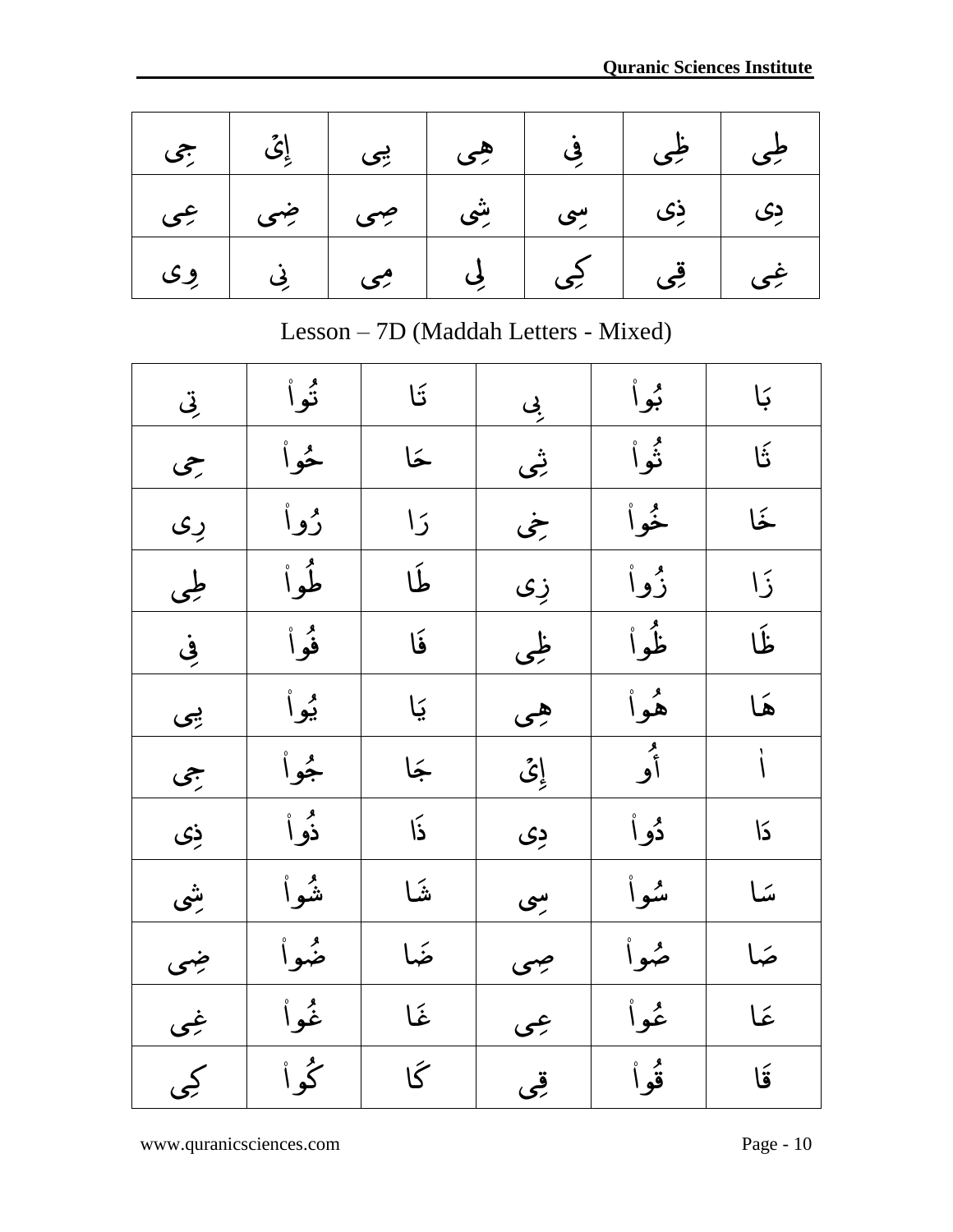Page 10

| می ک | مُوا | مَا        | لو ا           |  |
|------|------|------------|----------------|--|
| وی   | ۇوا  | $\sqrt{9}$ | $\sum$<br>نه ۱ |  |

Lesson – 7E (Wow as Lean Letter)

|  | شَوۡ   صَوۡ   ضَوۡ   طَوۡ   ظَوۡ   لَوۡ   نَوۡ |  |  |
|--|------------------------------------------------|--|--|
|  | أَوْ   بَوْ   جَوْ   حَوْ   عَوْ   عَوْ   غَوْ |  |  |
|  | فَوۡ   قَوۡ   كَوۡ   مَوۡ   وَوۡ   هَوۡ   يَوۡ |  |  |

Lesson – 7F (Yaa as Lean Letter)

| غُوُّ                             | غۇ            | خُهُ | ځو   | جَوْ  | بَوْ     | آؤ         |  |  |  |
|-----------------------------------|---------------|------|------|-------|----------|------------|--|--|--|
| یَوْ                              | هُوُ          | وَوْ | مَوْ |       | قَوۡ     | فة         |  |  |  |
| Lesson $-7F$ (Yaa as Lean Letter) |               |      |      |       |          |            |  |  |  |
| سَیۡ                              | ڒؘؽٞ          | رَیُ | ڏئُ  | دَيَّ | ڎ۫ؠ      | ڗٛ         |  |  |  |
| رَ<br>ئي                          | $\iota$       |      |      |       |          | ءَ ۾<br>سي |  |  |  |
| غُوُّ،                            |               | ځئ   | ځئ   | جَيْ  | دَ<br>بي | أَيُّ      |  |  |  |
| ڍَٽُ                              | $\rightarrow$ | وَی  |      | کے ُ  | قْى      | ؿ۬         |  |  |  |

Lesson – 7G (Lean Letters - Mixed)

| دَیۡ | دَوٌ | شًٰیُ | تَوُ | دَ <sup>ة</sup><br>في | تَوُ  |
|------|------|-------|------|-----------------------|-------|
| زَیُ | زَوْ | رَی   | رَوْ | ذَیۡ                  | ذَوَّ |
| صَىۡ | صَوْ | شَیْ  | شَوْ | سَیۡ                  | سَوٌ  |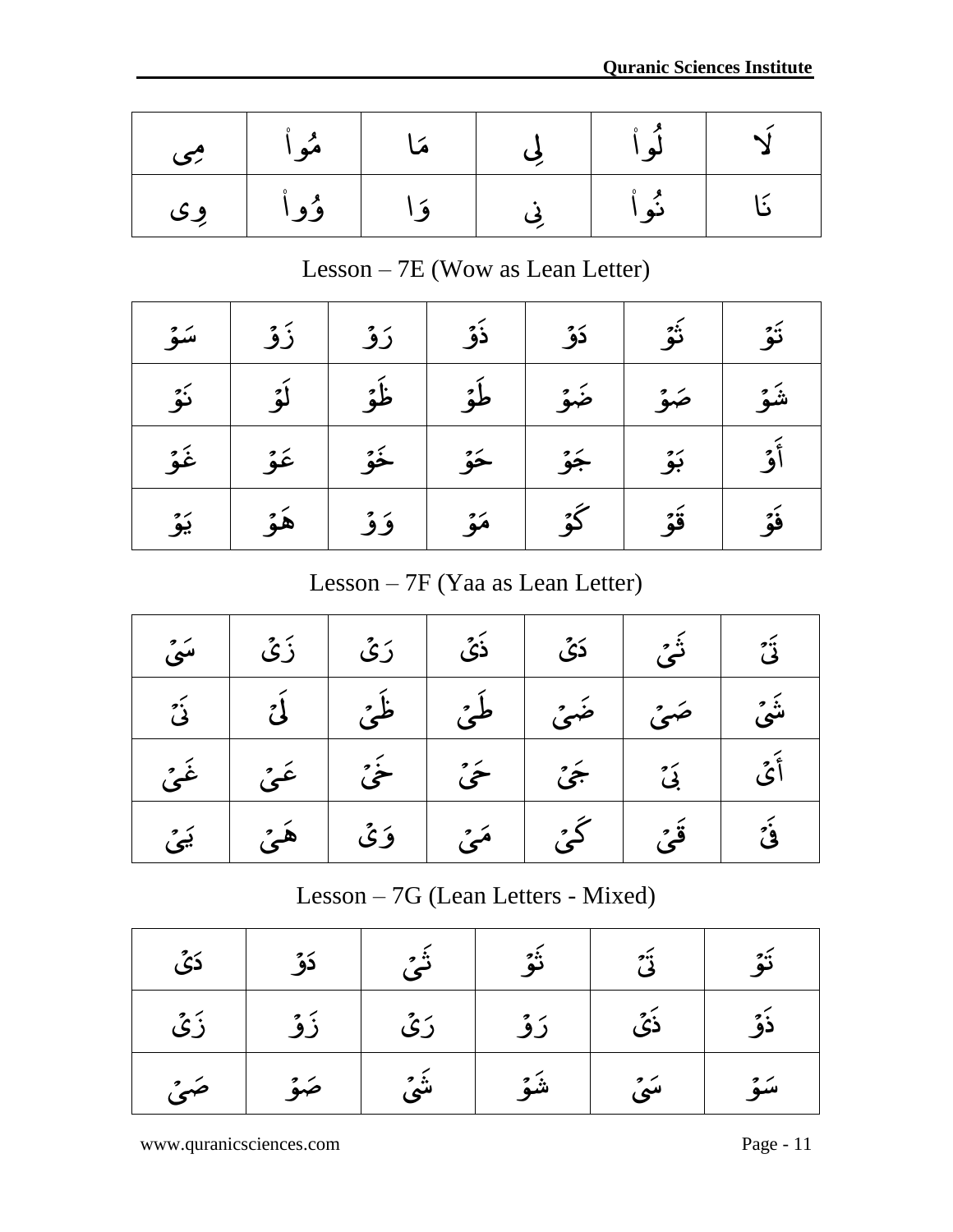Page 11

| $\sim$             | بأج                                                                                                 | طئُ          | طۇ   | ضئ       |       |
|--------------------|-----------------------------------------------------------------------------------------------------|--------------|------|----------|-------|
| ر<br>أَيُّ         | أَوْ                                                                                                | نَیۡ         | نَوۡ | ر<br>لئ  | أَوْ  |
| ځی                 | ځو                                                                                                  | جَىْ         | جَوٌ | ئی<br>بی | بَوٌ  |
| غَنٌ               | غُوُّ                                                                                               | غَنُ         | غۇ   | خیٔ      | خَمْ  |
| گئ                 | كَمْ                                                                                                | قُرُ،        | قَوۡ | ئی       | ؤْرُ  |
| هئ                 | هُوُ                                                                                                | وَی          | ۇۇ   | مئی      | مَوْ  |
|                    |                                                                                                     |              |      | یَیْ     | یَوٌ  |
|                    |                                                                                                     | $LESSON - 8$ |      |          |       |
| combination above. | Exercise: Fill in the number of Harakaat in the empty boxes for each corresponding letter or letter |              |      |          |       |
| بعی                | ٲؽؽؘ                                                                                                |              |      | أۈى      | ائم ج |
|                    |                                                                                                     |              |      |          |       |

**Quarantee Institute Institute Institute Institute Institute Institute Institute Institute Institute Institute** 

| بعی        | ٲؽڹؘ            | إيلف   | آنِيَةٍ | أۈى     | امَنَ  |
|------------|-----------------|--------|---------|---------|--------|
|            |                 |        |         |         |        |
| ذُوُّرٍ دُ | خَيْرٌ          | خَوْفٍ | جُو عِ  | جِايَءَ | جَمآءَ |
|            |                 |        |         |         |        |
| طُغی       | ۺؠٛۜ؏           | مٰلِكِ | تفكأءَ  | رَضُو   | ذٰلكَ  |
|            |                 |        |         |         |        |
| فبه        | بر وي<br>عَيْنُ | عَلَى  | عَادِ   | طَيْرًا | طَغَة  |
|            |                 |        |         |         |        |
| لَوْج      | <u> كَنْفَ</u>  | ىجىمى  | گائ     | قَوْلُ  | قَالَ  |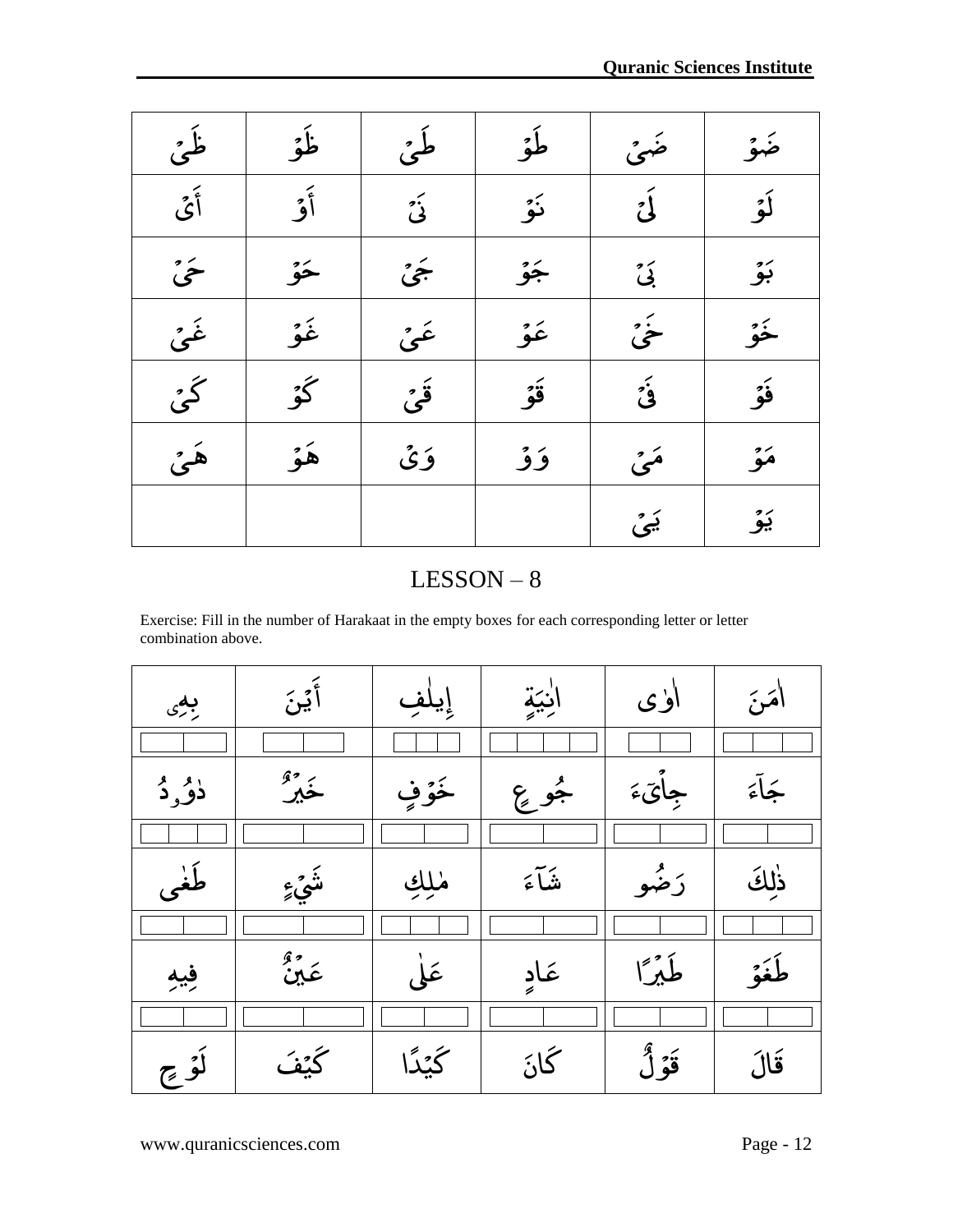| Page 12           |           |               |                |                 |                                  |
|-------------------|-----------|---------------|----------------|-----------------|----------------------------------|
|                   |           |               |                |                 |                                  |
| ڽؘۉ۫؏             | وَيۡلُ    | مَآءِ         | نَارًا         | مَالًا          | ڵؘؽۘۘڛ                           |
|                   |           |               |                |                 |                                  |
| عَابِدٌ           | شاهد      | دَافِقٍ       | حَافِظٌ<br>-   | ځاسد            | بَيرَهُ <sub>و</sub>             |
|                   |           |               |                |                 |                                  |
| أكِيدُ            | أَعُوذُ   | وَالِدِ       | ناصرٍ          | غَاسِقٍ         | عَآبِلًا                         |
|                   |           |               |                |                 |                                  |
| سُبَاتًا          | جِسَابًا  | تْرَابًا      | ؽؙؚڨؘٳڷ        | يَدٰاهُ         | يَخَافُ                          |
|                   |           |               |                |                 |                                  |
| طَعَامِ           | صَوَابًا  | شَرَابًا      | شِدَادً        | سَلَّمُ         | سِرَاجًا                         |
|                   |           |               |                |                 |                                  |
| لِبَاسًا          | كِرَامًا  | كِتَابًا      | غُنَّآءً       | عَطَٰآءً        | عَذَابٌ                          |
|                   |           |               |                |                 |                                  |
| مَفَازًا          | مَعَاشًا  | مُطَاعِ       | مَتَاعًا       | مَثَابًا        | لِسَانًا                         |
|                   |           |               |                |                 |                                  |
| <sup>وو</sup> وگر | رَسُول    | ڊ<br>نُبُورًا | وِفَاقًا       | <b>نَبَاتًا</b> | جهٰدًا                           |
|                   |           |               |                |                 |                                  |
| خَبيرٌ            | بَصِيرًا  | ؙڸؙۭۜٚٛ<br>؉  | ٚۧؿ۫ۜٚۼ        | وُجُوهُ         | <sup>و</sup> و و<br><b>قعو د</b> |
|                   |           |               |                |                 |                                  |
| مَجِيدٌ           | كريم      | قريبًا        | عَظِمٍ         |                 | رجيو                             |
|                   |           |               |                |                 |                                  |
| ڨُرَيْشِ          | رُوَيْدًا | يسيرًا        | ؽؘؚؾۜؽؚۘؗۘۘۘڲۘ | نعيم            |                                  |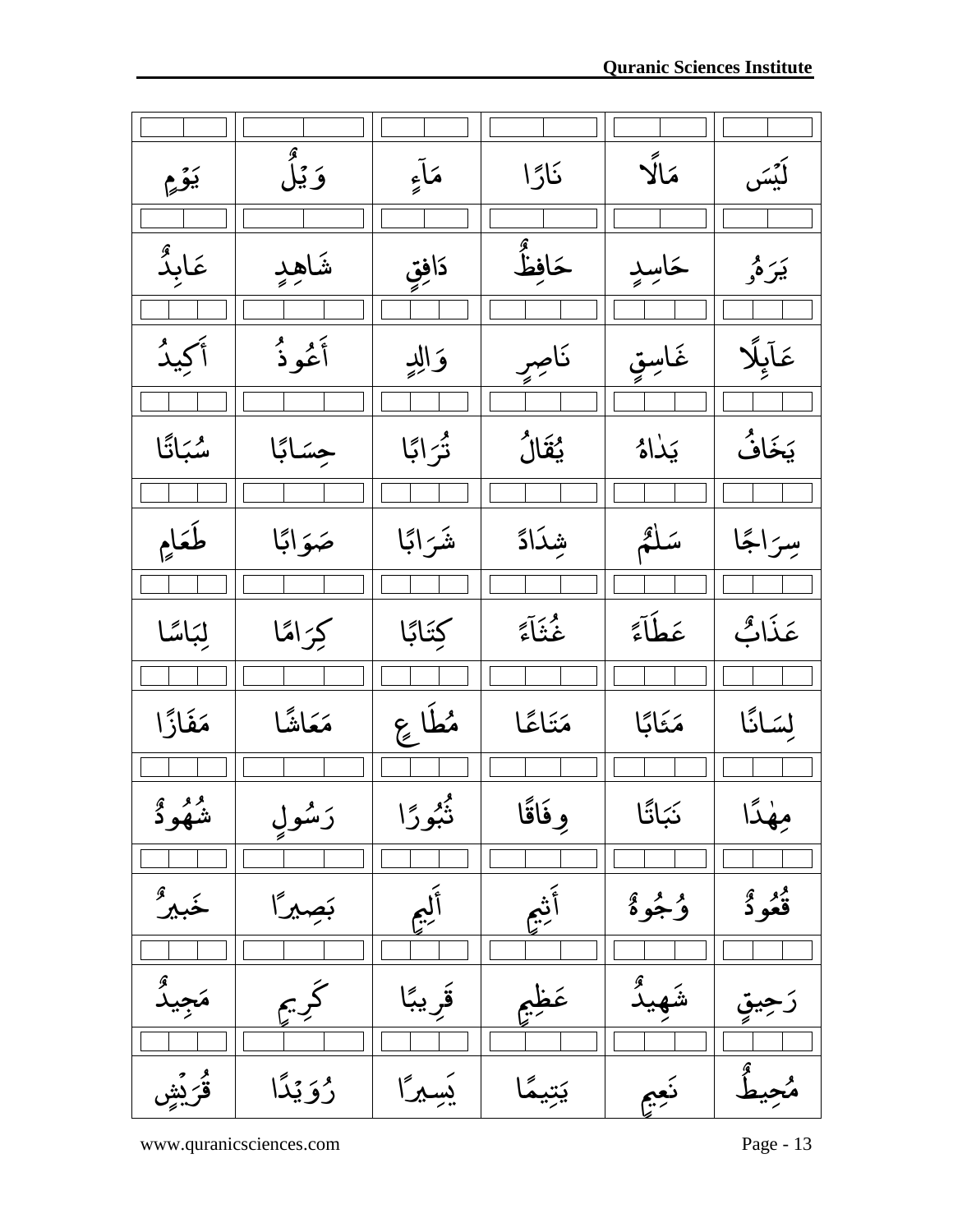Page 13



- 1. Leters of Qalqalah are قطب ج
- 2. Pronounce ت and ؾ clearly by making Hams

|                                                                                                                                                                                                                                  | و<br>أَتَّ |                                                                                                                                                                                                                                                                                                                                                                                                                                        |                                                                                                                                                                                                                                                                                                                                                                                                                                                                                                        | و<br>أبُ                                                                                                                                                                                                                                                                                                                                                                                                                                                                                                                                                                                        |                                                                                                                                                                                                                                     |                                                                                                                                                                                                                                  |
|----------------------------------------------------------------------------------------------------------------------------------------------------------------------------------------------------------------------------------|------------|----------------------------------------------------------------------------------------------------------------------------------------------------------------------------------------------------------------------------------------------------------------------------------------------------------------------------------------------------------------------------------------------------------------------------------------|--------------------------------------------------------------------------------------------------------------------------------------------------------------------------------------------------------------------------------------------------------------------------------------------------------------------------------------------------------------------------------------------------------------------------------------------------------------------------------------------------------|-------------------------------------------------------------------------------------------------------------------------------------------------------------------------------------------------------------------------------------------------------------------------------------------------------------------------------------------------------------------------------------------------------------------------------------------------------------------------------------------------------------------------------------------------------------------------------------------------|-------------------------------------------------------------------------------------------------------------------------------------------------------------------------------------------------------------------------------------|----------------------------------------------------------------------------------------------------------------------------------------------------------------------------------------------------------------------------------|
| إِنَّ<br>أَحَمَّ<br>أَذَّ                                                                                                                                                                                                        |            |                                                                                                                                                                                                                                                                                                                                                                                                                                        | أُنَّ إِنَّ أَنَّ أَنَّ أَنَّ أَنَّ أَنَّ أَنَّ أَنَّ أَنَّ أَنَّ أَنَّ أَنَّ أَنَّ أَنَّ أَنَّ أَنَّ أَنَّ أَ<br>أَنَّ أَنَّ أَنَّ أَنَّ أَنَّ أَنَّ أَنَّ أَنَّ أَنَّ أَنَّ أَنَّ أَنَّ أَنَّ أَنَّ أَنَّ أَنَّ أَن                                                                                                                                                                                                                                                                                  | $\begin{array}{ c c c } \hline \cdot & \cdot & \cdot & \cdot \\ \hline \cdot & \cdot & \cdot & \cdot \\ \hline \cdot & \cdot & \cdot & \cdot \\ \hline \cdot & \cdot & \cdot & \cdot \\ \hline \cdot & \cdot & \cdot & \cdot \\ \hline \cdot & \cdot & \cdot & \cdot \\ \hline \cdot & \cdot & \cdot & \cdot \\ \hline \cdot & \cdot & \cdot & \cdot \\ \hline \cdot & \cdot & \cdot & \cdot \\ \hline \cdot & \cdot & \cdot & \cdot \\ \hline \cdot & \cdot & \cdot & \cdot \\ \hline \cdot & \cdot & \cdot & \cdot \\ \hline \cdot & \cdot & \cdot & \cdot \\ \hline \cdot & \cdot & \cdot &$ | ان أول المعلم المعلم المعلم المعلم المعلم المعلم المعلم المعلم المعلم المعلم المعلم المعلم المعلم ال<br>أول المعلم المعلم المعلم المعلم المعلم المعلم المعلم المعلم المعلم المعلم المعلم المعلم المعلم المعلم المعلم ا<br>أول المعل | أُبُ أَنَّ أَنَّ أَنَّ أَنَّ أَنَّ أَنَّ أَنَّ أَنَّ أَنَّ أَنَّ أَنَّ أَنَّ أَنَّ أَنَّ أَنَّ أَنَّ أَنَّ أَن<br>أَوْلَ أَنَّ أَنَّ أَنَّ أَنَّ أَنَّ أَنَّ أَنَّ أَنَّ أَنَّ أَنَّ أَنَّ أَنَّ أَنَّ أَنَّ أَنَّ أَنَّ أَنَّ أ |
|                                                                                                                                                                                                                                  |            |                                                                                                                                                                                                                                                                                                                                                                                                                                        |                                                                                                                                                                                                                                                                                                                                                                                                                                                                                                        |                                                                                                                                                                                                                                                                                                                                                                                                                                                                                                                                                                                                 |                                                                                                                                                                                                                                     |                                                                                                                                                                                                                                  |
|                                                                                                                                                                                                                                  |            |                                                                                                                                                                                                                                                                                                                                                                                                                                        |                                                                                                                                                                                                                                                                                                                                                                                                                                                                                                        |                                                                                                                                                                                                                                                                                                                                                                                                                                                                                                                                                                                                 |                                                                                                                                                                                                                                     |                                                                                                                                                                                                                                  |
| ائس أيضًا أيضًا المؤسسة المؤسسة المؤسسة المؤسسة المؤسسة المؤسسة المؤسسة المؤسسة المؤسسة المؤسسة المؤسسة المؤسسة<br>المؤسسة المؤسسة المؤسسة المؤسسة المؤسسة المؤسسة المؤسسة المؤسسة المؤسسة المؤسسة المؤسسة المؤسسة المؤسسة المؤس | إِصْ       | $\begin{array}{c c c c} \hline \textbf{1} & \textbf{2} & \textbf{3} & \textbf{1} \\ \hline \textbf{2} & \textbf{3} & \textbf{1} & \textbf{2} & \textbf{3} \\ \hline \textbf{3} & \textbf{4} & \textbf{5} & \textbf{1} & \textbf{2} \\ \hline \textbf{4} & \textbf{5} & \textbf{1} & \textbf{2} & \textbf{3} \\ \hline \textbf{5} & \textbf{1} & \textbf{2} & \textbf{3} & \textbf{3} \\ \hline \textbf{6} & \textbf{1} & \textbf{2} &$ |                                                                                                                                                                                                                                                                                                                                                                                                                                                                                                        |                                                                                                                                                                                                                                                                                                                                                                                                                                                                                                                                                                                                 |                                                                                                                                                                                                                                     |                                                                                                                                                                                                                                  |
|                                                                                                                                                                                                                                  |            |                                                                                                                                                                                                                                                                                                                                                                                                                                        |                                                                                                                                                                                                                                                                                                                                                                                                                                                                                                        |                                                                                                                                                                                                                                                                                                                                                                                                                                                                                                                                                                                                 |                                                                                                                                                                                                                                     |                                                                                                                                                                                                                                  |
|                                                                                                                                                                                                                                  |            |                                                                                                                                                                                                                                                                                                                                                                                                                                        |                                                                                                                                                                                                                                                                                                                                                                                                                                                                                                        |                                                                                                                                                                                                                                                                                                                                                                                                                                                                                                                                                                                                 |                                                                                                                                                                                                                                     |                                                                                                                                                                                                                                  |
|                                                                                                                                                                                                                                  |            |                                                                                                                                                                                                                                                                                                                                                                                                                                        |                                                                                                                                                                                                                                                                                                                                                                                                                                                                                                        |                                                                                                                                                                                                                                                                                                                                                                                                                                                                                                                                                                                                 |                                                                                                                                                                                                                                     |                                                                                                                                                                                                                                  |
|                                                                                                                                                                                                                                  |            |                                                                                                                                                                                                                                                                                                                                                                                                                                        |                                                                                                                                                                                                                                                                                                                                                                                                                                                                                                        |                                                                                                                                                                                                                                                                                                                                                                                                                                                                                                                                                                                                 |                                                                                                                                                                                                                                     |                                                                                                                                                                                                                                  |
|                                                                                                                                                                                                                                  |            |                                                                                                                                                                                                                                                                                                                                                                                                                                        | $\begin{array}{c}\n\begin{array}{c}\n3 \\ \end{array}\n\end{array}\n\end{array}\n\qquad\n\begin{array}{c}\n3 \\ \end{array}\n\qquad\n\begin{array}{c}\n3 \\ \end{array}\n\end{array}\n\qquad\n\begin{array}{c}\n3 \\ \end{array}\n\qquad\n\begin{array}{c}\n3 \\ \end{array}\n\end{array}\n\qquad\n\begin{array}{c}\n3 \\ \end{array}\n\qquad\n\begin{array}{c}\n3 \\ \end{array}\n\qquad\n\begin{array}{c}\n3 \\ \end{array}\n\qquad\n\begin{array}{c}\n3 \\ \end{array}\n\qquad\n\begin{array}{c}\n$ |                                                                                                                                                                                                                                                                                                                                                                                                                                                                                                                                                                                                 |                                                                                                                                                                                                                                     |                                                                                                                                                                                                                                  |
|                                                                                                                                                                                                                                  |            | إى                                                                                                                                                                                                                                                                                                                                                                                                                                     |                                                                                                                                                                                                                                                                                                                                                                                                                                                                                                        |                                                                                                                                                                                                                                                                                                                                                                                                                                                                                                                                                                                                 |                                                                                                                                                                                                                                     |                                                                                                                                                                                                                                  |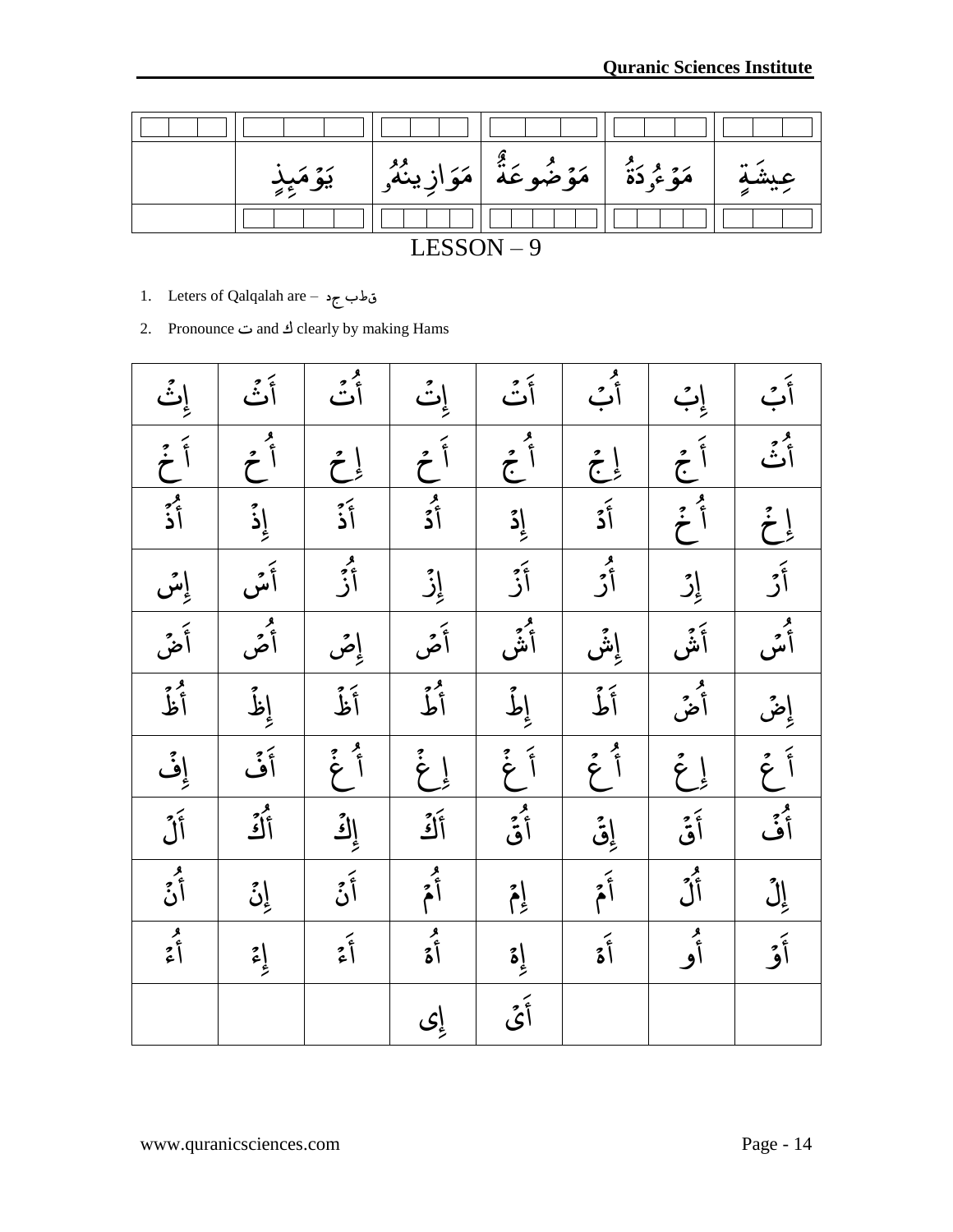### LESSON – 10

**Exercise:** Study the basic Tajweed rules listed below and write the rule applicable to the letter or letter combination bound by the dotted square in the space provided underneath the respective box.

- 1. Noon Saakin is represented with either a ْ on top as in ِهِن or without anything as in َوتَأ . In the first case the Noon sound is pronounced clearly اظهار without prolongation and in the second case Noon sound is hidden اخفاء and pronounced through the nasal cavity with prolongation of two Harakahs. The rules governing these two cases are as follows
- 2. IZHAAR(اظهار(: When Noon Saakin or Tanween is followed by a throat letter such as خ غ ح ع ه ء
- 3. IDGHAAM (ادغام): When Noon Saakin or Tanween is followed by a Yarmaloon (ادغام) (letter
- 4. IQLAAB (اقلاب): When Noon Saakin or Tanween is followed the letter Baa (ب)
- 5. IKHFA (اخفاء): When Noon Saakin or Tanween is followed by a non-throat (خ ه ع ح غ خ), non-Yarmaloon (ى و ل م ر ي (and non-Baa (ب (letter
- 6. QALQALAH (قلقلة(: When any of the five letters د ج ب ط ق are saakin
- 7. IKHFA SHAFAWI (اخفاء شفوى): When Meem Saakin is followe by the letter Baa (ب)
- 8. IDGHAAM SHAFAWI (شغلم شفوى): When Meem Saakin is followed by a Meem (6)
- 9. IZHAAR SHAFAWI (إظهار شفوى): When Meem Saakin is followed by any letter other than (ب) or (م)
- 10. When a stop is made on a word such as at end of Ayah (O) then as a general rule make the last letter of that word Saakin except if it has a Fathatain (  $\circ$  ) such as in O
- 11. AL-MADDUL ASLI OR AL-MADDUT TABEE'EE (ألمد الأصلي، المد الطبيعي Occurs whenever Alif follows a letter with a Fathah, Wow-Saakin follows a letter with a Dummmah or Yaa Saakin follows a letter with a Kasrah

| 9. IZHAAR SHAFAWI (المُغلِّل شَفُوى): When Meem Saakin is followed by any letter other than (ب) or<br>10. When a stop is made on a word such as at end of Ayah (O) then as a general rule make the last letter of |                                                                  |          |  |                                                                                                                                                                                                   |                   |  |  |
|-------------------------------------------------------------------------------------------------------------------------------------------------------------------------------------------------------------------|------------------------------------------------------------------|----------|--|---------------------------------------------------------------------------------------------------------------------------------------------------------------------------------------------------|-------------------|--|--|
|                                                                                                                                                                                                                   | that word Saakin except if it has a Fathatain ( Ó ) such as in O |          |  |                                                                                                                                                                                                   |                   |  |  |
|                                                                                                                                                                                                                   |                                                                  |          |  | 11. AL-MADDUL ASLI OR AL-MADDUT TABEE'EE (المد الأصلي، المد الطبيعي) – Occurs whenever Alif<br>follows a letter with a Fathah, Wow-Saakin follows a letter with a Dummmah or Yaa Saakin follows a |                   |  |  |
|                                                                                                                                                                                                                   | letter with a Kasrah                                             |          |  |                                                                                                                                                                                                   |                   |  |  |
|                                                                                                                                                                                                                   |                                                                  |          |  |                                                                                                                                                                                                   |                   |  |  |
|                                                                                                                                                                                                                   |                                                                  | Qalqalah |  |                                                                                                                                                                                                   | Ikhfa             |  |  |
|                                                                                                                                                                                                                   |                                                                  |          |  |                                                                                                                                                                                                   | $\cdot$ , $\cdot$ |  |  |
|                                                                                                                                                                                                                   | Meem Saakin                                                      |          |  |                                                                                                                                                                                                   |                   |  |  |
|                                                                                                                                                                                                                   | شأ                                                               |          |  | خَلَقًا                                                                                                                                                                                           |                   |  |  |
|                                                                                                                                                                                                                   |                                                                  |          |  |                                                                                                                                                                                                   |                   |  |  |
| غَرَقَا                                                                                                                                                                                                           |                                                                  |          |  |                                                                                                                                                                                                   |                   |  |  |
|                                                                                                                                                                                                                   |                                                                  |          |  |                                                                                                                                                                                                   |                   |  |  |
|                                                                                                                                                                                                                   | لَأَلَّمَا                                                       |          |  |                                                                                                                                                                                                   | غاُمُّ            |  |  |
|                                                                                                                                                                                                                   |                                                                  |          |  |                                                                                                                                                                                                   |                   |  |  |
|                                                                                                                                                                                                                   |                                                                  |          |  |                                                                                                                                                                                                   |                   |  |  |
|                                                                                                                                                                                                                   |                                                                  |          |  |                                                                                                                                                                                                   |                   |  |  |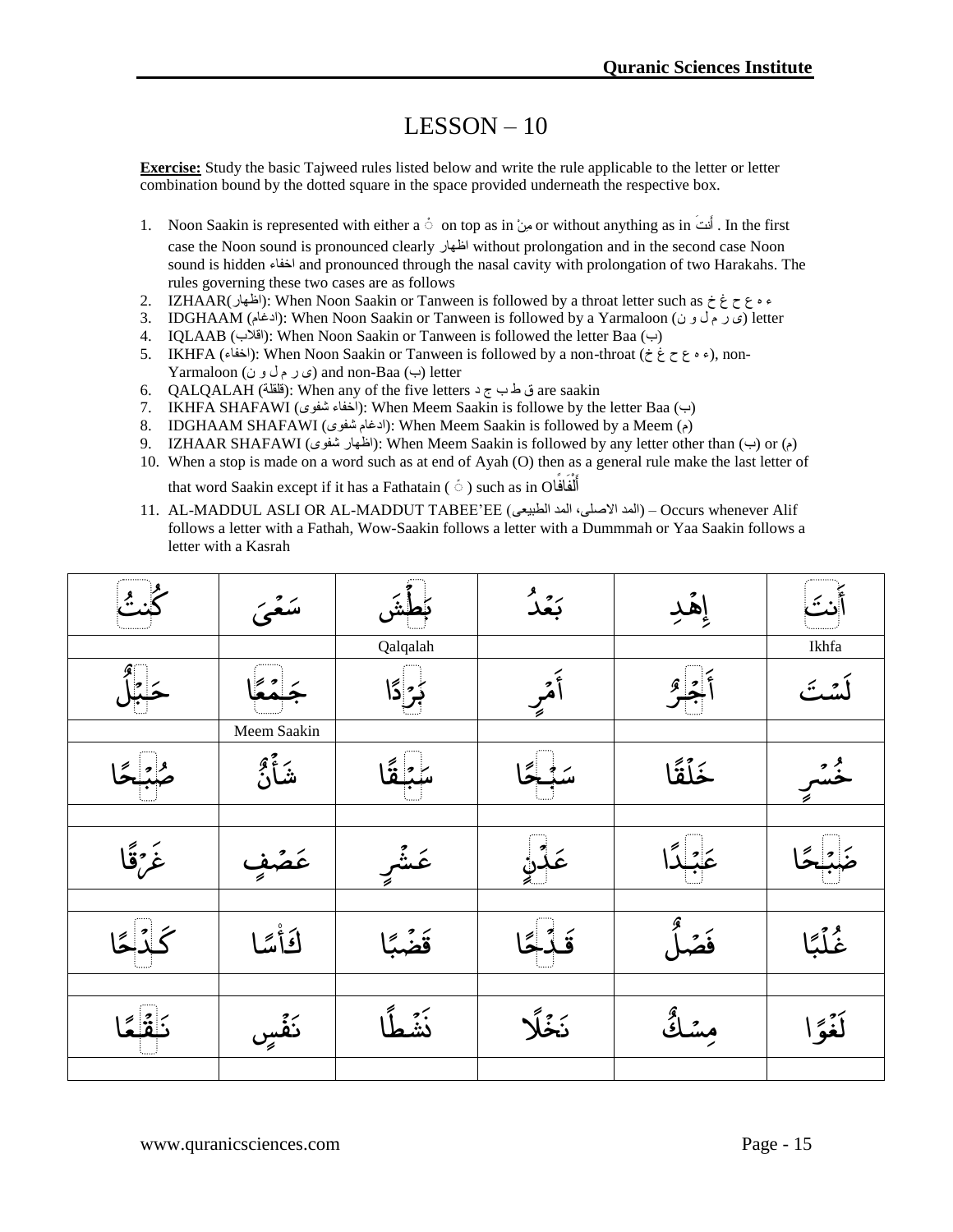| ؽؙ <i>ۺۘ۫</i> ڡؘؠٚ   | یَخۡشَیٰ                   | تَبْسَىٰ                        | تَرْضَىٰ     | أَبَـٰقَىٰ  | يُسْرًا     |
|----------------------|----------------------------|---------------------------------|--------------|-------------|-------------|
| أَلَقَتْ             | ؽۼٞۻ                       | يَهْدِى                         | تَجْرِى      | ؘؽڶۮؙڠؙۅٱ   | ؘؽؾ۠ڷؙۅٱ    |
| أَخْرَجَ             | وَنْحَرُ                   | فَنصَٰبُ                        | فَرْغَبْ     | إِقْرَأْ    | أَمْهِلُ    |
| أنستمر               | أَلْهَمَ                   | أكمرَمَ                         | أَفَلَحَ     | أَغۡطَشَ    | أَرْسَلَ    |
| يَخْرُ جُ            | ىر بو بۇ<br>ن <b>ق</b> بلە | أَعْبُدُ                        | عَسْعَسَ     | دَمْدَمَ    | أَنفقَ      |
| أقحسم                | تَعُرِفُ                   | تَرَهَقُ                        | يَشْهَدُ     | ؽۘۺٞۯٮؙٜ    | يَحۡسَبُ    |
| حُشِرَتُ             | ڗٞؿٛڵػ                     | ب <sub>ر شو</sub> س<br>بوَسْوِس | يَـنقَلِبُ   | يُسْفَخُ    | ڀُنڊئ       |
| وَسَطَنَ             | أَثَّتُرنَ                 | ئصبتً                           | ۮؙۺؘۯڷۛ      | ݣڜطتّ       | سطحت        |
| ؽڡؙۘڟؚڷ۪ۅڹؘ          | ؽؚۼۘۘڡؘڵ۪ۅڹؘ               | ؽؚڡؙۘٛۼڷ۠ۅڹؘ                    | ؽؙٮۘٞٮقَوۡنَ | ۘؾؘٲ۠ڹؙۅڹؘ  | فَرَغْتَ    |
| <sub>ك</sub> يرو گري | يَنظُرُونَ                 | يَدۡخُلُونَ                     | يَكْسِبُونَ  | يَضْحَكُونَ | يَعۡلَمُونَ |
| وَضَعْنَا            | رَفَعَنَا                  | ڂؘڵڡٞٞڹؘٵ                       | أَنْزَلْنَا  | أَنذَرُنَا  | أَنْعَمْتَ  |
| مُؤَصَدَةٌ()         | مُسۡفِرَةٌ                 | ؾؘۮؙٙڮۯۊ۠ٞٛڸ                    | ڒؘڿؙڒؙۛۊ۠    | عِبْدَةً    | ئىطفق       |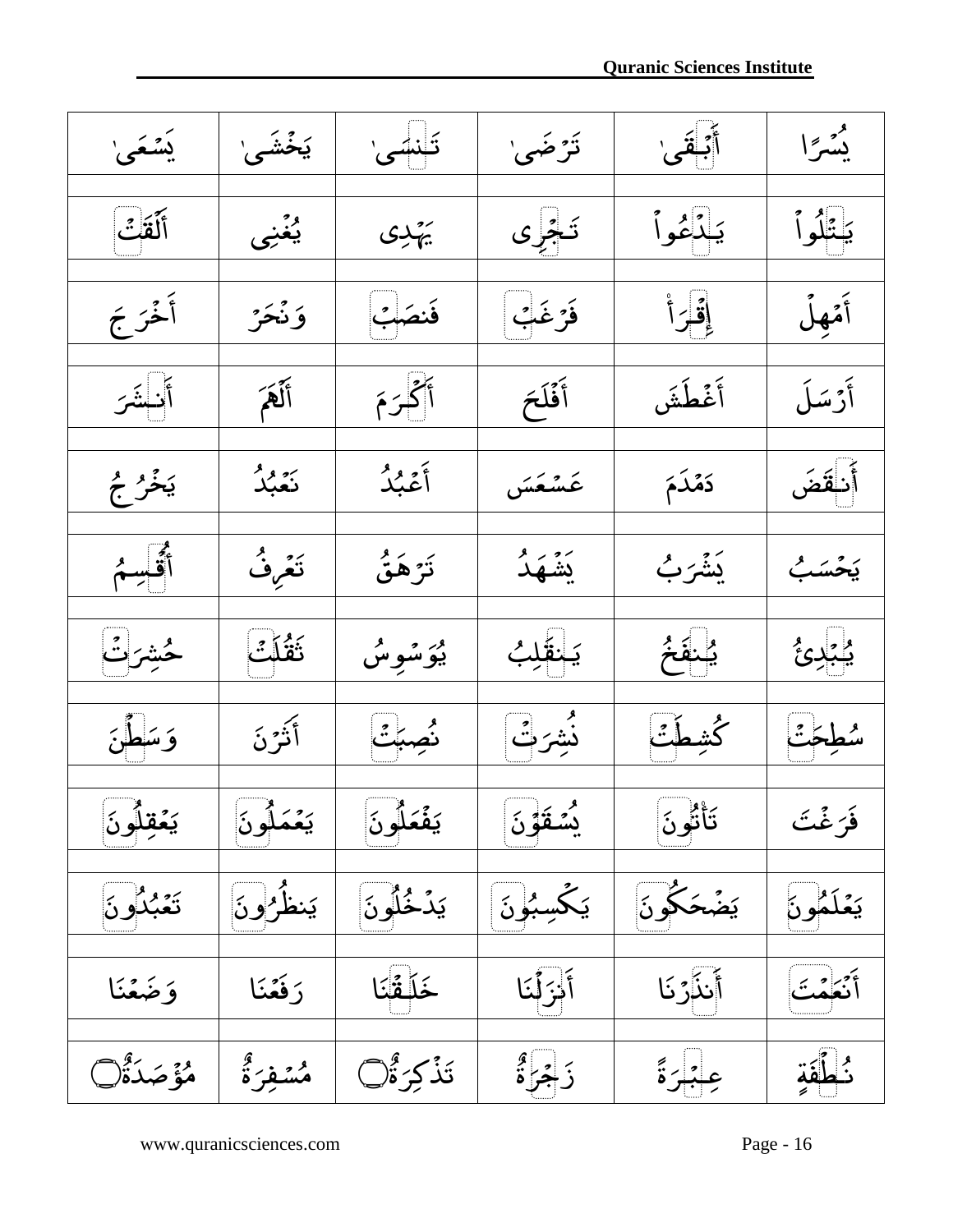



**Quranic Sciences Institute**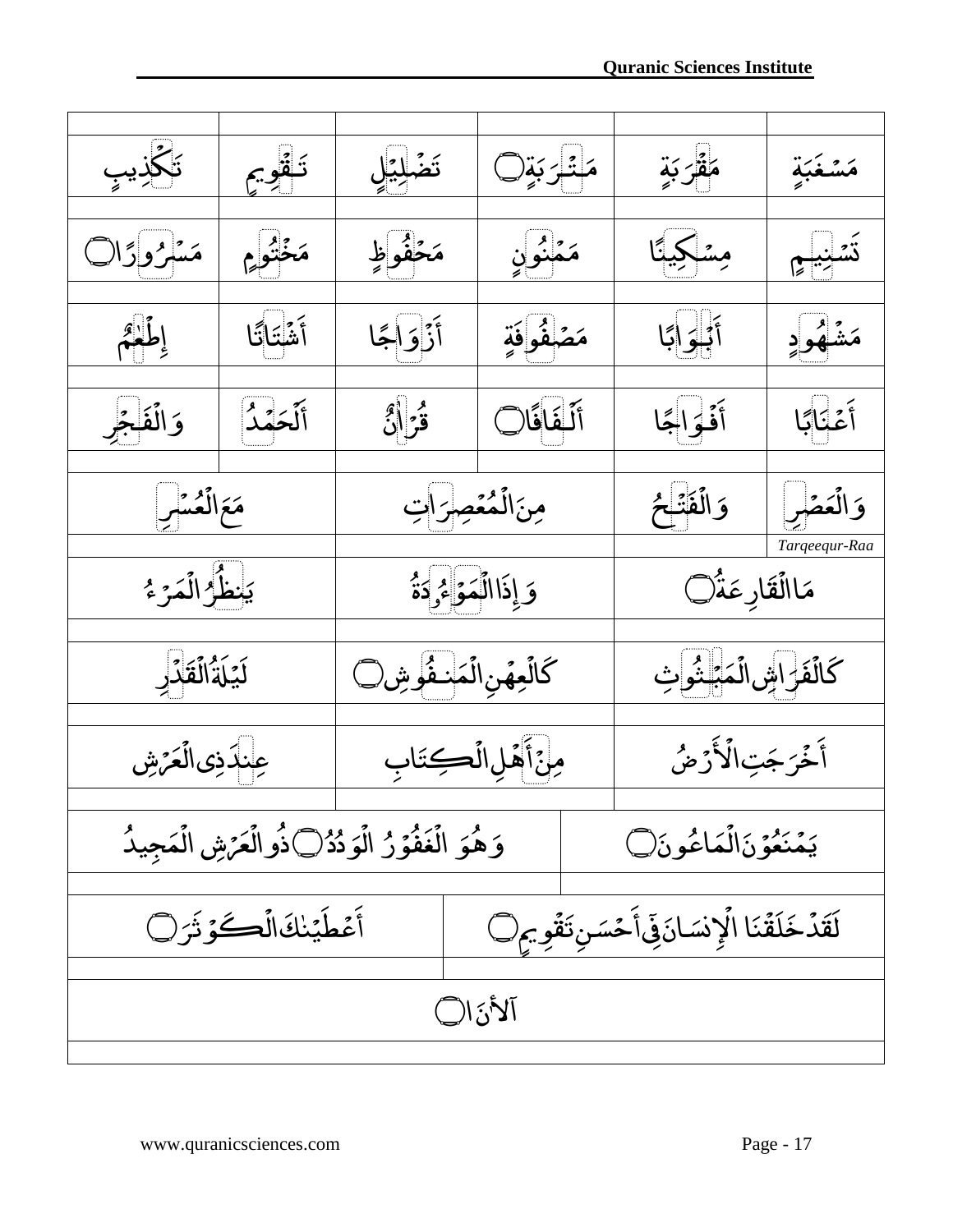#### Lesson – 11

If a letter has a Tashdeed ( $\circ$ ) on top then the previous letter with a vowel is joined with it and the أَبِ بَ as represented be can أَبَّ combination

|  | $\begin{array}{ c c c c } \hline \textbf{1} & \textbf{2} & \textbf{3} & \textbf{4} & \textbf{5} \\ \hline \textbf{2} & \textbf{3} & \textbf{1} & \textbf{1} & \textbf{1} & \textbf{1} \\ \hline \textbf{3} & \textbf{1} & \textbf{1} & \textbf{1} & \textbf{1} & \textbf{1} \\ \hline \textbf{4} & \textbf{1} & \textbf{1} & \textbf{1} & \textbf{1} & \textbf{1} \\ \hline \textbf{5} & \textbf{1} & \textbf{1} & \textbf{1} & \$ | $\begin{array}{c c c c} \hline \textbf{1} & \textbf{2} & \textbf{3} & \textbf{4} \\ \hline \textbf{2} & \textbf{3} & \textbf{4} & \textbf{5} & \textbf{6} \\ \hline \textbf{3} & \textbf{1} & \textbf{1} & \textbf{1} & \textbf{1} \\ \hline \textbf{4} & \textbf{1} & \textbf{1} & \textbf{1} & \textbf{1} \\ \hline \textbf{5} & \textbf{1} & \textbf{1} & \textbf{1} & \textbf{1} \\ \hline \textbf{6} & \textbf{1} & \textbf{1} &$ | $\begin{array}{ c c } \hline \begin{array}{ c c } \hline \text{} & \text{} \\\hline \text{} & \text{} \\\hline \text{} & \text{} \\\hline \text{} & \text{} \\\hline \text{} & \text{} \\\hline \text{} & \text{} \\\hline \text{} & \text{} \\\hline \text{} & \text{} \\\hline \text{} & \text{} \\\hline \text{} & \text{} \\\hline \text{} & \text{} \\\hline \text{} & \text{} \\\hline \text{} & \text{} \$ | $\begin{array}{ c c c c c }\hline \textbf{1}_{\text{max}} & \textbf{1}_{\text{max}} & \textbf{1}_{\text{max}} & \textbf{1}_{\text{max}} & \textbf{1}_{\text{max}} & \textbf{1}_{\text{max}} & \textbf{1}_{\text{max}} & \textbf{1}_{\text{max}} & \textbf{1}_{\text{max}} & \textbf{1}_{\text{max}} & \textbf{1}_{\text{max}} & \textbf{1}_{\text{max}} & \textbf{1}_{\text{max}} & \textbf{1}_{\text{max}} & \textbf{1}_{\text{max}} & \textbf{1}_{\text{max}} & \textbf{1}_{\text{$ | أَبَّ أَنَّ أَنَّ أَنَّ أَنَّ أَنَّ أَنَّ أَنَّ أَنَّ أَنَّ أَنَّ أَنَّ أَنَّ أَنَّ أَنَّ أَنَّ أَنَّ أَنَّ أَ<br>أَنَّ أَنَّ أَنَّ أَنَّ أَنَّ أَنَّ أَنَّ أَنَّ أَنَّ أَنَّ أَنَّ أَنَّ أَنَّ أَنَّ أَنَّ أَنَّ أَنَّ أَنَّ أَ | أَبَّ أَنَّ أَنَّ أَنَّ أَنَّ أَنَّ أَنَّ أَنَّ أَنَّ أَنَّ أَنَّ أَنَّ أَنَّ أَنَّ أَنَّ أَنَّ أَنَّ أَنَّ أَ<br>أَنَّ أَنَّ أَنَّ أَنَّ أَنَّ أَنَّ أَنَّ أَنَّ أَنَّ أَنَّ أَنَّ أَنَّ أَنَّ أَنَّ أَنْ أَنَّ أَنْ أَنْ أَنَّ |
|--|------------------------------------------------------------------------------------------------------------------------------------------------------------------------------------------------------------------------------------------------------------------------------------------------------------------------------------------------------------------------------------------------------------------------------------|----------------------------------------------------------------------------------------------------------------------------------------------------------------------------------------------------------------------------------------------------------------------------------------------------------------------------------------------------------------------------------------------------------------------------------------|-------------------------------------------------------------------------------------------------------------------------------------------------------------------------------------------------------------------------------------------------------------------------------------------------------------------------------------------------------------------------------------------------------------------|---------------------------------------------------------------------------------------------------------------------------------------------------------------------------------------------------------------------------------------------------------------------------------------------------------------------------------------------------------------------------------------------------------------------------------------------------------------------------------------|----------------------------------------------------------------------------------------------------------------------------------------------------------------------------------------------------------------------------------|----------------------------------------------------------------------------------------------------------------------------------------------------------------------------------------------------------------------------------|
|  |                                                                                                                                                                                                                                                                                                                                                                                                                                    |                                                                                                                                                                                                                                                                                                                                                                                                                                        |                                                                                                                                                                                                                                                                                                                                                                                                                   |                                                                                                                                                                                                                                                                                                                                                                                                                                                                                       |                                                                                                                                                                                                                                  |                                                                                                                                                                                                                                  |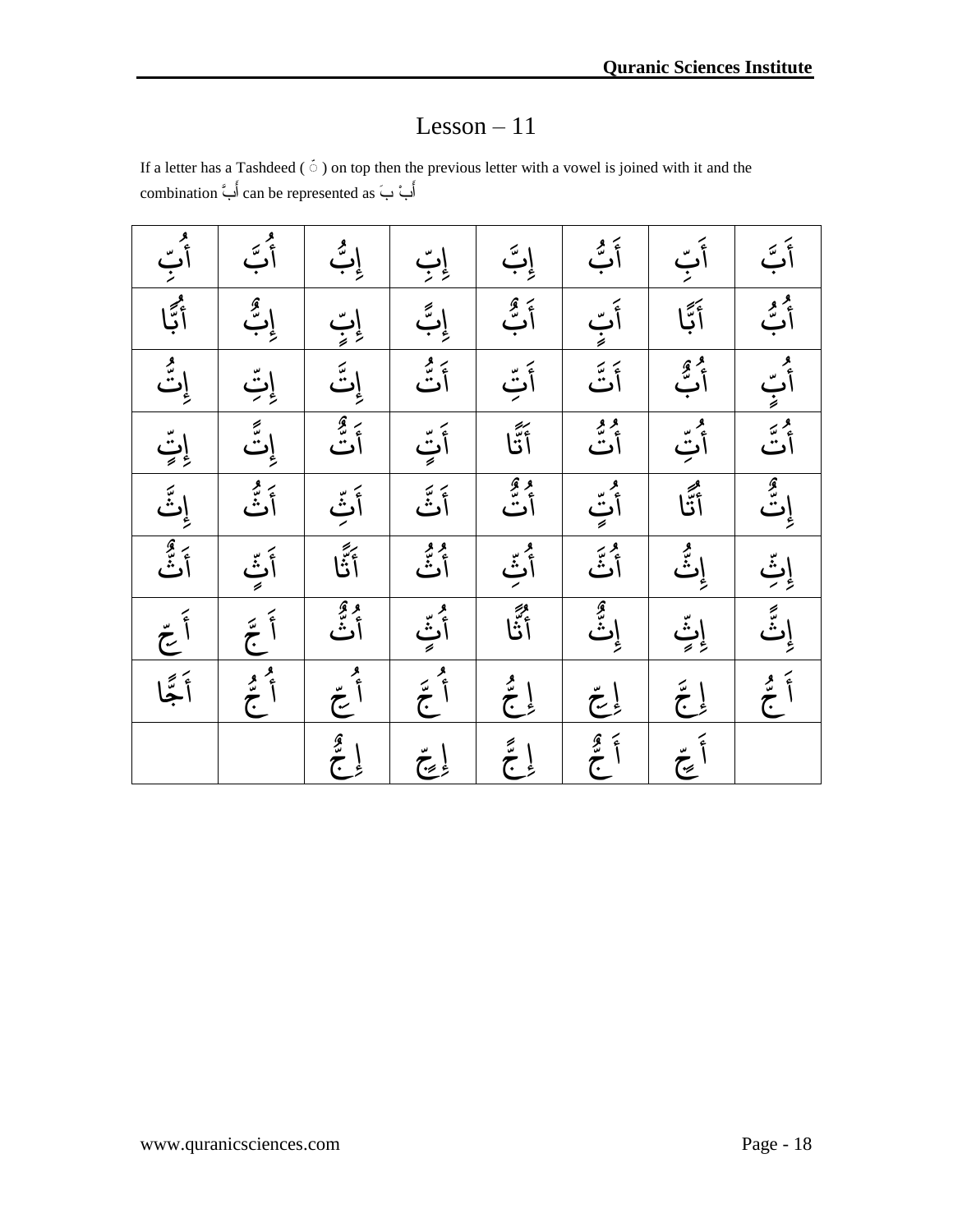- 1. A Noon with a Tashdeed on top is known as a Noon Mushaddad. It must be prolonged the length of Two Harakaat
- 2. A Meem with a Tashdeed on top is known as a Meem Mushaddad. It must be prolonged the length of Two Harakaat
- 3. When a Natural or Asli Madd is followd by a Hamzah  $(*)$  then a longer Madd occurs. If Hamzah is in the Same word then this Madd is Wajib and is known as Muttasil. This Madd must be prolonged for Five Harakaat. If the Hamzah is the first letter of the next word then such Madd is Jaaiz and is known as Munfasil.

| عَدَّدَ       | صَدَّقَ      | ځصِّلَ               | بُرِّزَ                    |
|---------------|--------------|----------------------|----------------------------|
| ؘؽؘڟؙؿٞ       | نَعَّمَ      | ػۘۮۜٞڹ               | قَدَّرَ                    |
| و<br>قوّةٍ    | ۮؘڗۜٞۄؚٚ     | جَنَّةٍ              | ر و <sup>پ</sup> ر<br>يَحض |
| ػڐۜڹۘٮٞ       | قَدَّمَتُ    | مْبَعْرَتْ           | گَرَ <sup>ء</sup> ُ        |
| ۺؙؿؚۜۘڒۘٮۛٞ   | فُجِّرَتُ    | ڛؙڋؘؚۜڒٮۛۛ           | ۯؙۅؚٞڿۘٮٞ                  |
| ؿۘڂۜڔۜٮۛٞ     | تَطَّلِعُ    | ڴۘۊۜۯٮۛٞ             | عُطِّلَتُ                  |
| عَشِيَّةً     | قَيِّعَةُ    | ڽؙؾۜڛؚؖۯۿؙٵڶۘڹؾۜڹؘڎؙ |                            |
| رِللّٰهِ      | إِيَّاكَ     | أَيَّانَ             | مُذَكِّرٌ                  |
| تَوَلَّىٰ     | تَزَكَّى\    | ۘؾؘڝؘڋۜؽ             | تَجَلَّىٰ ٰ                |
| فَعَّالُ      | غَسَّاقًا    | ثَجَّاجًا            | تَوَّابًا                  |
| مُكَّرَّمَةِ  | مُمَدَّدَةٍ  | وَهَّاجًا            | كِذَّابًا                  |
| وَالنَّشِطْتِ | ۅؘڐٞۘۯٳٙؠ۪ۘڹ | وَالسَّمَاءِ         | مُطَهَّرَةِ                |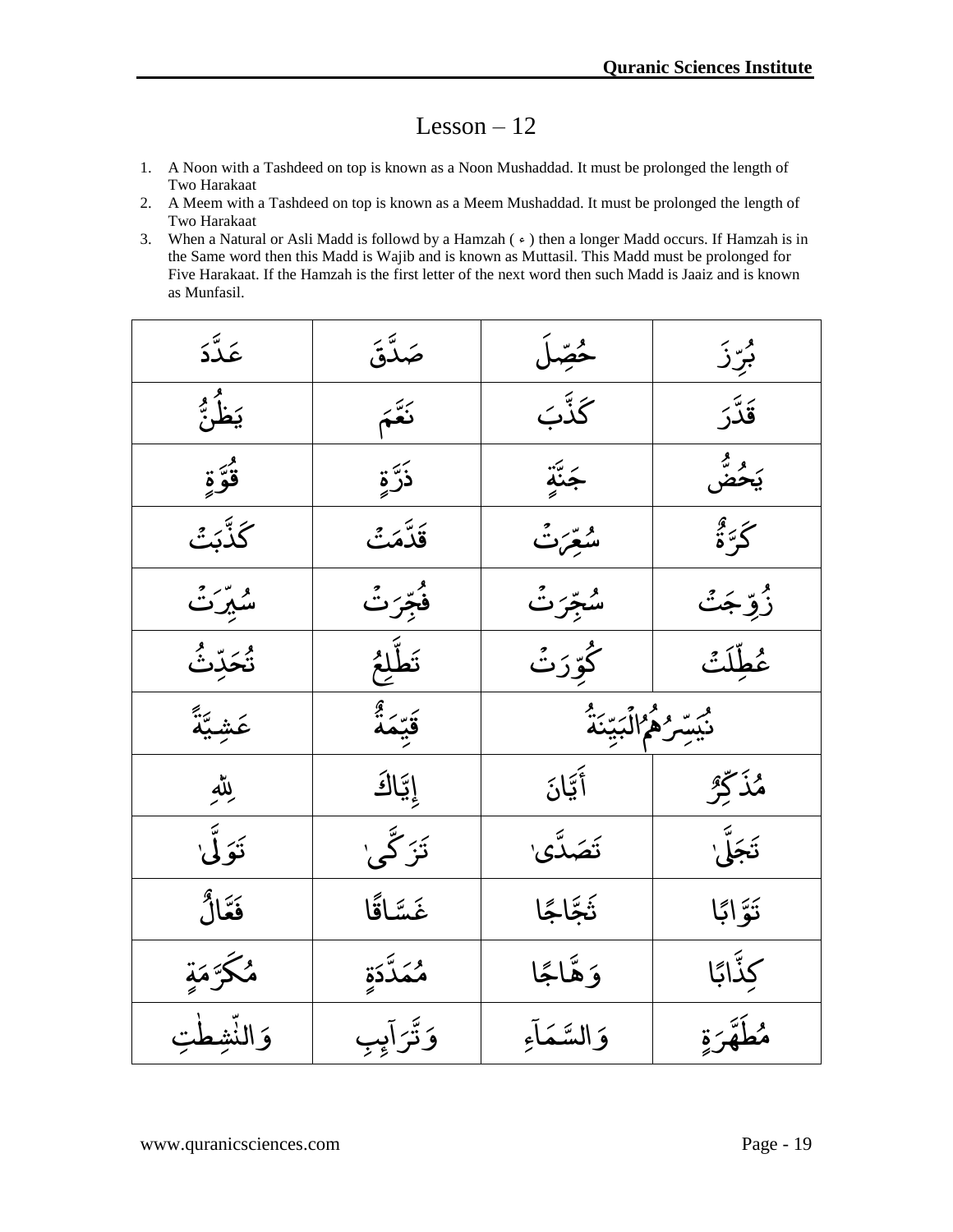ٰتِ <u>ز</u> ٌر ِّبٌ<br>ڊ ب ى د ي و<br>حم ֓֝֝֝*֟* ال ى ًت ف ٰا لمبق ٌى فَالسَّ اببخ ت | فَ ٰا ٌى السَّ ى النَّـٰزِعْتِ | وَ ٰا ى ك <u>مِّلِ</u> ى ىم ف ى ن ٍ ۔<br>لُڪفِر پُ لَى السَّرَآبِرُ ۖ وَاللَّهُ إِنَّ ۖ فَقَهَلِ الْأ ٍ بر<br>نب ي ً<br>پول ً<br>بہ ا السَّرَ دِنَا ٍ إهْدِنَاالصِّرَاطَ ر<br>— الصِّرَاطَالُمُسَّتَقِيَّمَ <u>م</u> و<br>مشت ֧֓֝֝*֟* خُنَّسِ الْجَوَارِ الْڪُنَّسِ إِهْدِنَا الصِّرَ اطَّ الَّ  $\overline{\phantom{a}}$ بِالۡخُنَّسِ الۡجَوَارِ ى و ا<br>أ ج ֧֓֝֝*֚* الُجَوَارِ الُڪَنَّسِ ֓֝֝֝*֓* ال

A Mushaddad letter followed by a Saakin Letter

| تَبَّتَ                                                                  | ڂؘڡٚٞؖؾٞ    | حُقَّتُ                   | مُدَّتْ    |  | مَرُّواْ   رَبِّي            |
|--------------------------------------------------------------------------|-------------|---------------------------|------------|--|------------------------------|
| بِالصَّبِرِ                                                              | وَالشَّفَعِ | وَالشَّمۡسِ               | وَاصّْبُعِ |  | تَخَلَّتُ <i> </i> قَدَّمۡتُ |
| ڛڿۜۜڽڽ۠                                                                  | سِجِّيلِ    | وَالنِّينِ وَالزَّيۡتُونِ |            |  | وَالصَّيۡفِ   وَالَّيۡلِ     |
|                                                                          |             |                           |            |  |                              |
| مَاالطَّارِ قُ النَّجَمُ الثَّاقِبُ ()<br>إِذَا السَّمَأَءُ انشَقَّتَ () |             |                           |            |  |                              |
| مِن شَرِّ الْوَسْوَاسِ الْخَنَّاسِ۞                                      |             |                           |            |  |                              |

Lesson – 14

| أَلَّمُزَّمِّلَ        | أَلَّمُدَّتِّرُ | <u>يَڏُ گرُ </u>     | یَنَّ کُی    |
|------------------------|-----------------|----------------------|--------------|
| إلاالدِينَ             | ٟڕڽٞؖٙۨٳڵڶؚٳڽڹؘ | عِلِّيُّونَ۞         | عِلِّيِّينَ) |
| فَعَالٌٰلِّمَايُرِيدُل |                 | مِنْشَرِّالنَّفْتَتِ |              |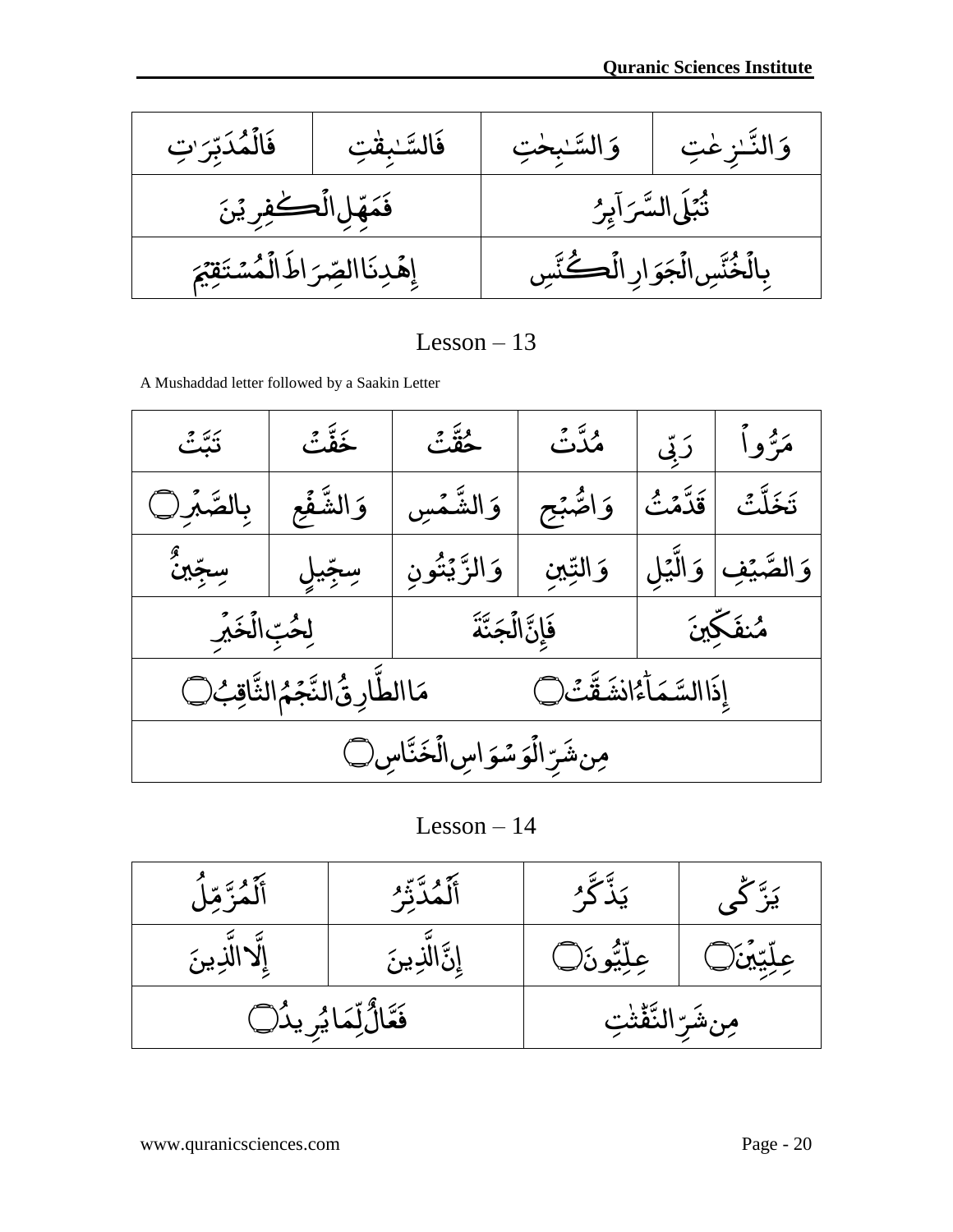If a letter with permanent Sukoon follows a condition of Madd in the same word then a Laazim Madd occurs.



Lesson  $-16$ 

Exercise: Write the tajweed rule applicable to the section of the word indicated by the dotted square, in the space provided below.

- 1. Noon Saakin is represented with either a ْ on top as in ِهِن or without anything as in َوتَأ . In the first case the Noon sound is pronounced clearly اظهار without prolongation and in the second case Noon sound is hidden اخفاء and pronounced through the nasal cavity with prolongation of two Harakahs. The rules governing these two cases are as follows Lesson - 16<br>I rule applicable to the section of the word indicated b<br>anted with either a  $\dot{\circ}$  on top as in  $\dot{\circ}$  or without anythis<br>pronounced clearly is without prolongation and in<br>ind pronounced through the nasal c
- 2. IZHAAR(اظهار(: When Noon Saakin or Tanween is followed by a throat letter such as خ غ ح ع ه ء
- 3. IDGHAAM (ادغام): When Noon Saakin or Tanween is followed by a Yarmaloon () (ادغام) letter
- 4. IQLAAB (اقلاب): When Noon Saakin or Tanween is followed the letter Baa (ب)
- 5. IKHFA (اخفاء): When Noon Saakin or Tanween is followed by a non-throat (خ ه ع ح غ خ), non-Yarmaloon (ى و ل م ر ي (and non-Baa (ب (letter
- 6. QALQALAH (قلقلة(: When any of the five letters د ج ب ط ق are saakin
- 7. IKHFA SHAFAWI (خفاء شفوى): When Meem Saakin is followed by the letter Baa (ب)
- 8. IDGHAAM SHAFAWI (ادغام شفوى): When Meem Saakin is followed by a Meem (م)
- 9. IZHAAR SHAFAWI (الظهار شفوي): When Meem Saakin is followed by any letter other than (ب) or
- 10. Noon Mushaddadd ( $\sim$ : نون مشدد): Noon with a Tashdeed sign ( $\circ$ ). Pronounced with a Ghunnah
- 11. Noon Mushaddadd (ميوم مشدد): Meem with a Tashdeed sign (ب). Pronounced with a Ghunnah
- 12. When a stop is made on a word such as at end of Ayah  $\circled{\cap}$  then as a general rule make the last letter

of that word Saakin except if it has a Fathatain (  $\circ$  ) such as in O